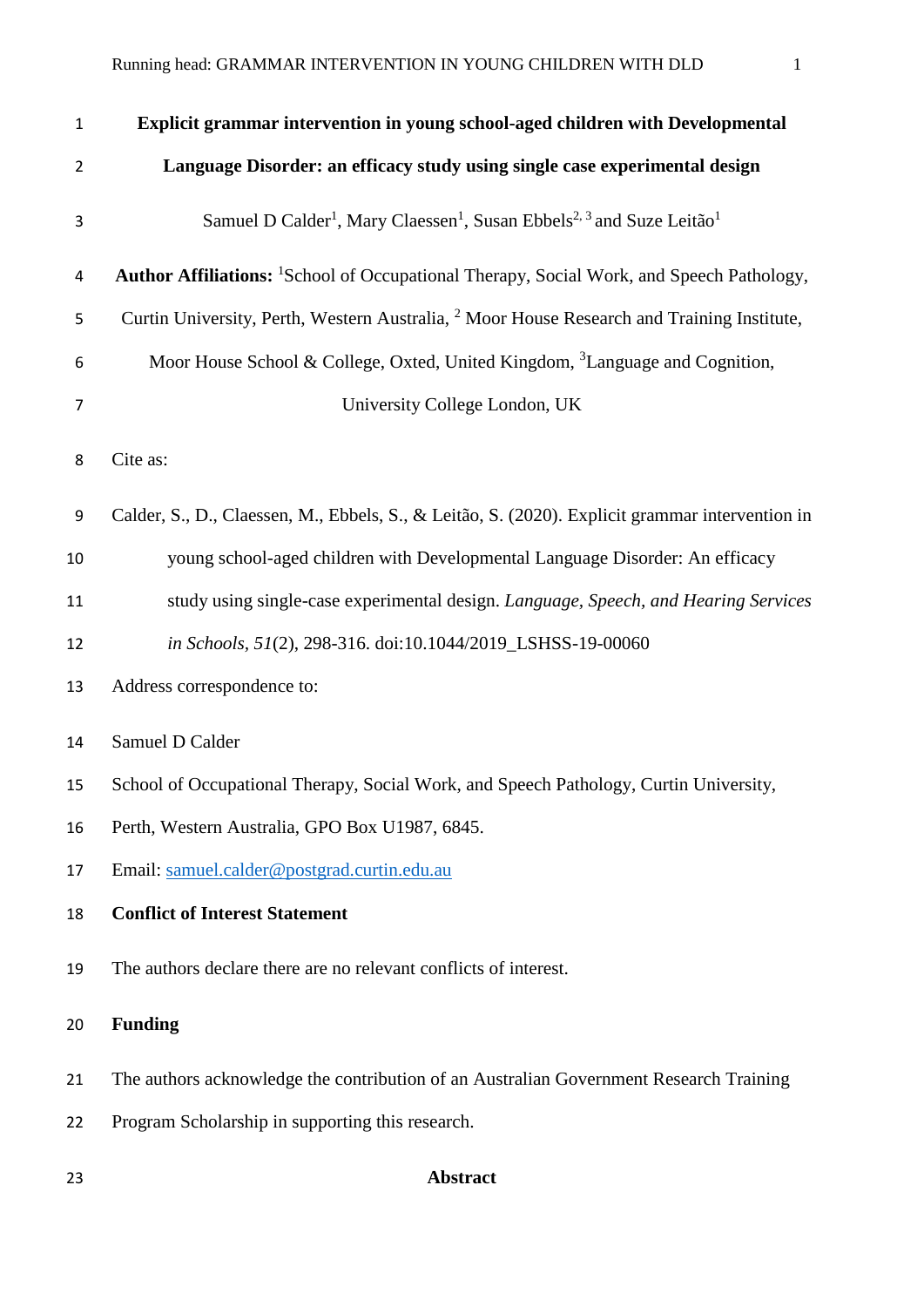**Purpose:** This study evaluated the efficacy of an explicit combined metalinguistic training and grammar facilitation intervention aimed at improving regular past tense marking for nine children aged 5;10-6;8 years with DLD.

 **Method:** This study used an ABA across participant multiple baseline single case experimental design. Participants were seen 1:1 twice a week for 20-30 minute sessions for 10 weeks and received explicit grammar intervention combining metalinguistic training using 30 the SHAPE CODING<sup>TM</sup> system with grammar facilitation techniques (a systematic cueing hierarchy). In each session, 50 trials to produce the target form were completed, resulting in a total of 1000 trials over 20 individual therapy sessions. Repeated measures of morphosyntax were collected using probes, including trained past tense verbs, untrained past tense verbs, third person singular verbs as an extension probe, and possessive *'s* as a control probe. Probing contexts included expressive morphosyntax and grammaticality judgement. Outcome measures also included pre-post standard measures of expressive and receptive grammar. **Results:** Analyses of repeated measures demonstrated significant improvement in past tense production on trained verbs (8/9 children) and untrained verbs (7/9 children) indicating efficacy of the treatment. These gains were maintained for five weeks. The majority of children made significant improvement on standardised measures of expressive grammar (8/9

children). Only 5/9 children improved on grammaticality judgement or receptive measures.

 **Conclusion:** Results continue to support the efficacy of explicit grammar interventions to improve past tense marking in early school-aged children. Future research should aim to evaluate the efficacy of similar interventions with group comparison studies, and determine whether explicit grammar interventions can improve other aspects of grammatical difficulty for early school-aged children with DLD.

Developmental Language Disorder (DLD) refers to children who experience language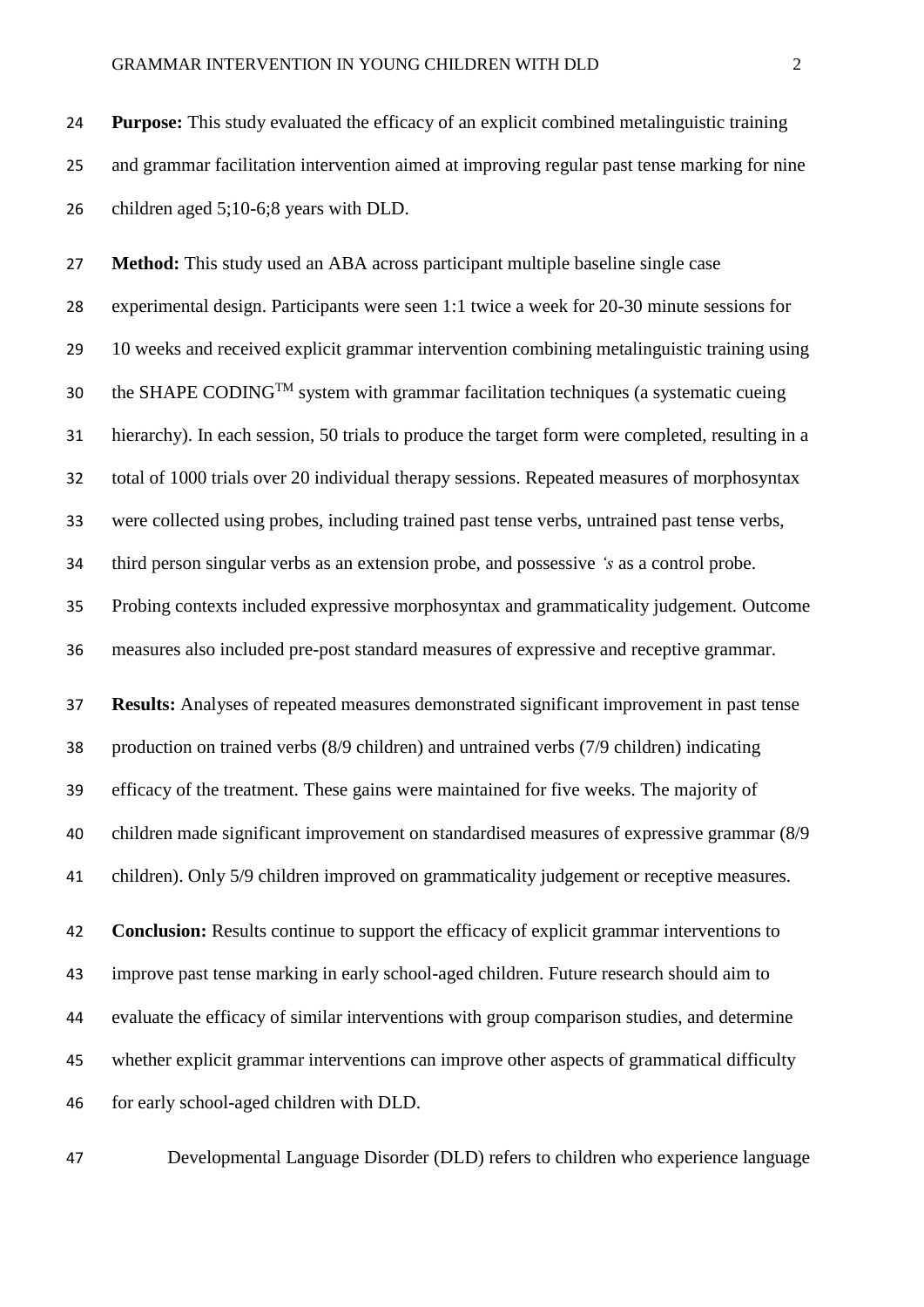#### GRAMMAR INTERVENTION IN YOUNG CHILDREN WITH DLD 3

 difficulties in the absence of known biomedical conditions or acquired brain injury (Bishop, Snowling, Thompson, Greenhalgh, & CATALISE-consortium, 2017). Compared to typically developing peers, children with DLD present with particular difficulties in morphosyntactic skills, such as the use (Rice, Wexler, & Hershberger, 1998) and judgement of grammatical morphemes associated with tense (Rice, Wexler, & Redmond, 1999).

 Finiteness marking is challenging for children with DLD (see Leonard, 2014 for a review). Finiteness refers to the obligatory marking of verbs indicating subject-verb agreement and tense, including affixation of morphemes -*ed* (e.g. *the girl walked*) and -S (e.g. *the girl walks*) to verbs for past- and present-tense, respectively. Within English and cross- linguistically, finiteness is a quality of well-constructed clauses (Dale, Rice, Rimfeld, & Hayiou-Thomas, 2018). There is evidence supporting disordered finiteness as a distinct aetiological construct and predictive marker of language growth for DLD (Bishop, Adams, & Norbury, 2006). Children's grammar difficulties are a primary source of parental concern when considering referral for clinical services (Bishop & Hayiou-Thomas, 2008).

**Grammar interventions**

 Treatment for DLD aims to accelerate language growth and remove barriers to functional communication by harnessing strengths (Justice, Logan, Jiang, & Schmitt, 2017). Ebbels's (2014) review indicates an emerging evidence-base for the effectiveness of grammar intervention for school-aged children with DLD. Current evidence is parsed into implicit and explicit approaches to intervention. According to Ebbels's framework, *implicit interventions* target production and understanding of grammar using grammar facilitation techniques implicitly by responding to children's errors in a naturalistic way (Fey, Long, & Finestack, 2003). Children's learning and the knowledge acquired are not necessarily associated with awareness. *Explicit interventions* target increased awareness of the goals of intervention with a pre-established concept of the criteria for success: learning is conscious and deliberate, and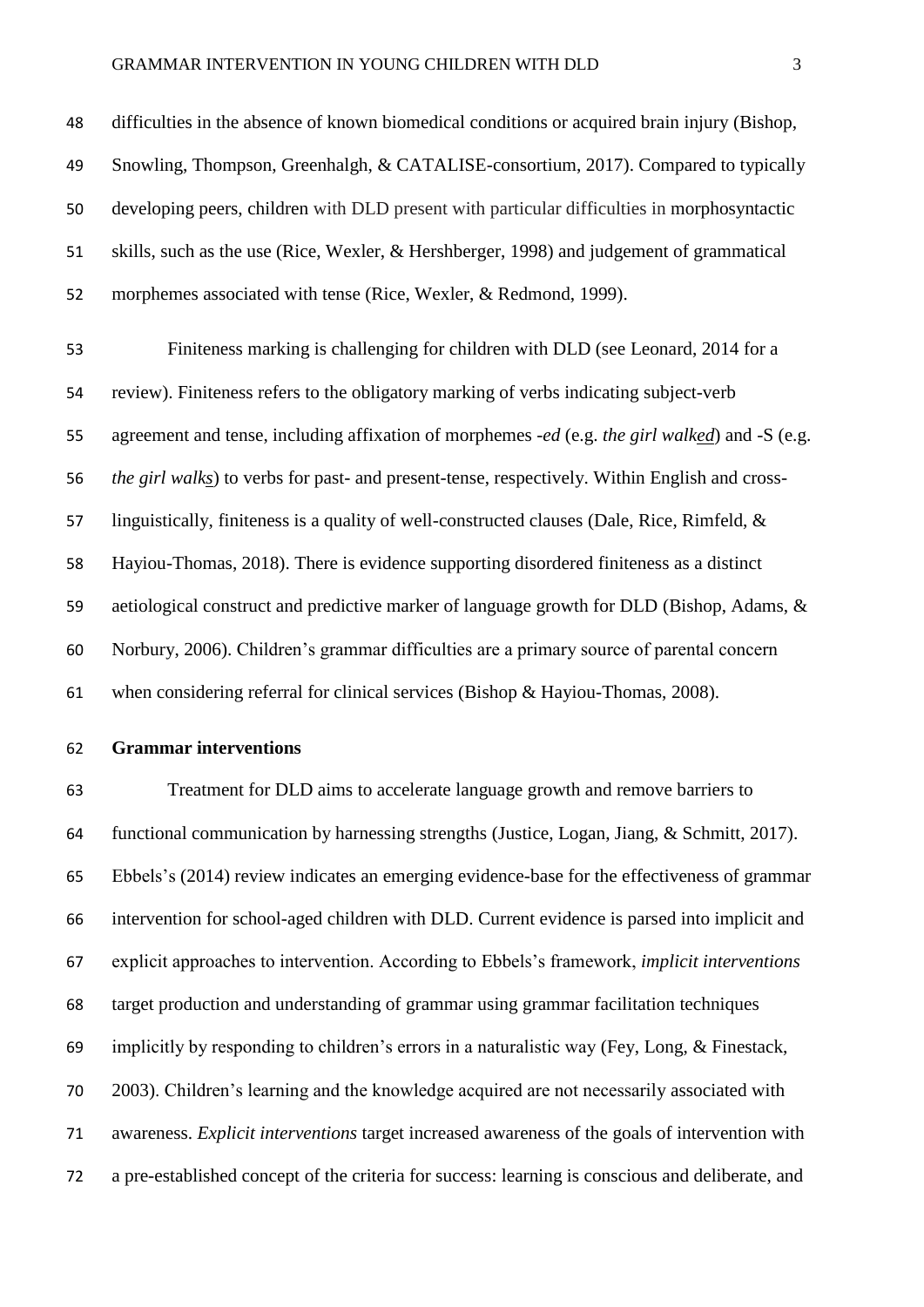information can be recalled on demand (Shanks, Lamberts, & Goldstone, 2005). Within each approach to intervention, specific techniques are used to improve acquisition of grammar.

 **Implicit interventions using grammar facilitation.** Intervention and scaffolding techniques used in implicit approaches are described as *grammar facilitation* (e.g. Fey et al., 2003), which aims to facilitate the acquisition of grammar by increasing the frequency and quality of target forms in input and output. Greater exposure to and opportunities to learn and use language theoretically accelerates the likelihood of language growth (Leonard, 2014). Studies have empirically tested grammar facilitation techniques supporting their use with expressive morphosyntax targets, including imitation (Nelson, Camarata, Welsh, Butkovsky, & Camarata, 1996), modeling (Weismer & Murray-Branch, 1989), focused stimulation (Leonard, Camarata, Brown, & Camarata, 2004), and conversational recasting (see Cleave, Becker, Curran, Van Horne, & Fey, 2015 for a review). Recently, Van Horne, Fey and Curran (2017) reported on a primarily implicit intervention, in which procedures included a combination of sentence imitation, observational modelling, storytelling and focused stimulation, recasting, and cueing for incorrect responses. All 18 four to 10 year old children with DLD enrolled in the study improved their use of regular past tense. Notably, as participants were dismissed from the study following 36 sessions, many still did not achieve mastery of the intervention target. In general, outcomes following implicit intervention are favourable for morphosyntax in preschool-aged children (Leonard, 2014), however, mastery of intervention targets is rarely reported.

 **Explicit intervention using metalinguistic training.** Difficulties with morphosyntax often persist into school age for children with DLD (Bishop, Bright, James, Bishop, & Van der Lely, 2000). An alternative approach may be required because children with DLD may have difficulty learning grammar through implicit grammar facilitation. *Metalinguistic training* aims to improve children's learning of the rules of grammar by creating conscious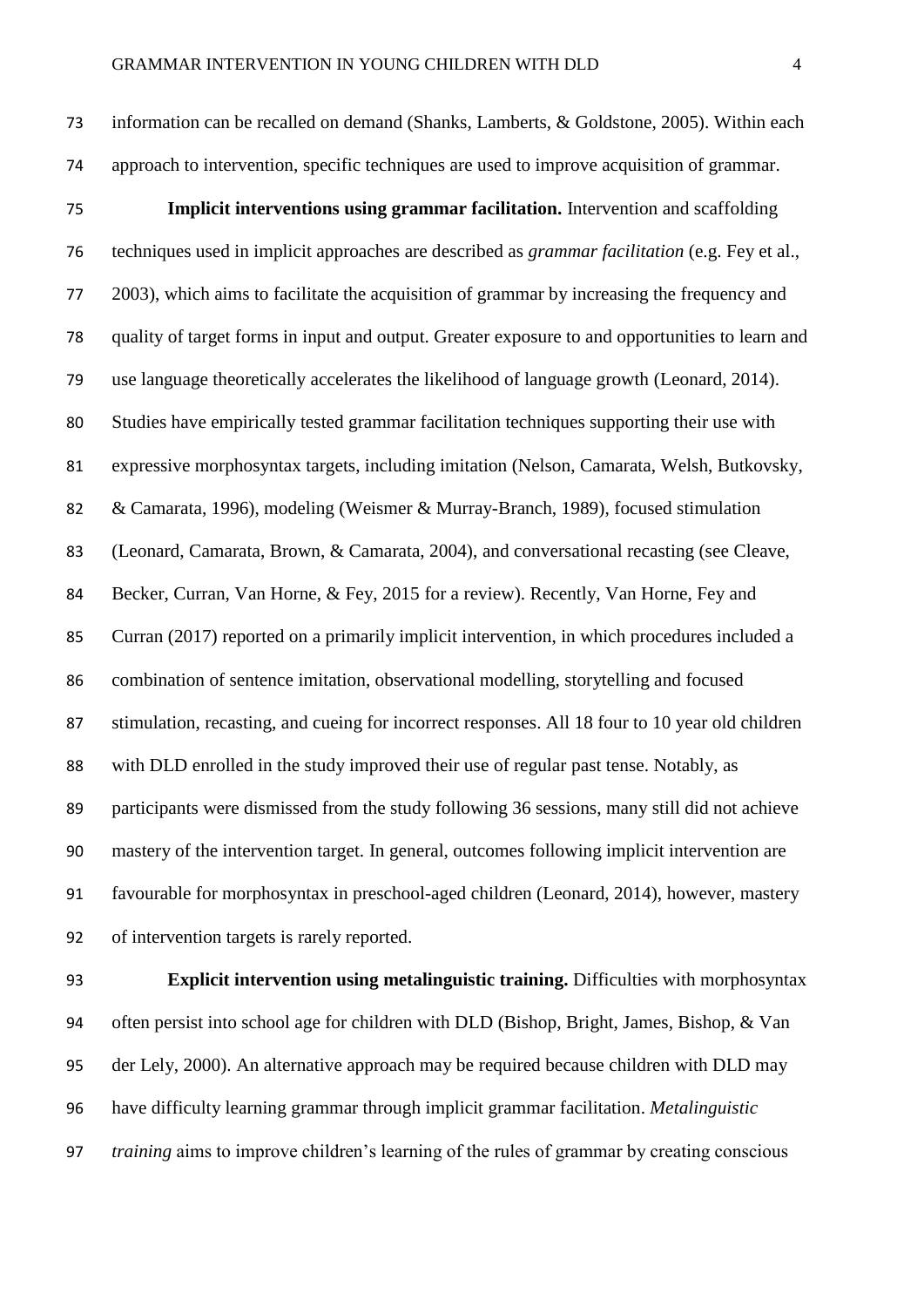Metalinguistic techniques can be used explicitly to teach grammar through metacognitive strategies using visual supports and graphic organisers (Ebbels, 2014). The  $SHAPE CODING<sup>TM</sup> system is designed to explicitly teach oral and written syntax to children$  with language disorder (Ebbels, 2007). Ebbels, van der Lely and Dockrell (2007) compared 105 use of the SHAPE CODING<sup>TM</sup> system with semantic therapy and a no treatment control group with 27 children aged between 10 and 16;1 with DLD. The authors concluded that the  $SHAPE CODING<sup>TM</sup>$  system is a viable and efficacious treatment approach to improve verb- argument structure in older school-aged children. Although evidence for improvement in grammar comprehension is mixed (e.g. Zwitserlood, Wijnen, van Weerdenburg, & Verhoeven, 2015), children may be able to consciously reflect upon the rules of grammar through explicit interventions in the presence of receptive language difficulties to improve understanding, especially older children (Ebbels, Maric, Murphy, & Turner, 2014).

 Grammar intervention approaches effective for children above eight years should be tested with younger children to address the concerning gap in evidence for this age group (Ebbels, 2014). Further, Ebbels suggested there may be benefit to integrating therapy techniques to include grammar facilitation and metalinguistic training in a range of activities (e.g. Fey et al., 2003). Combined approaches are yet to be explored extensively.

 **Combined intervention approaches.** In an early-stage efficacy study, Finestack (2018) used a combined implicit/explicit metalinguistic approach compared to an implicit approach to teach novel morphemes to six to eight year old children with DLD. The combined approach was more efficacious than the implicit approach, with gains being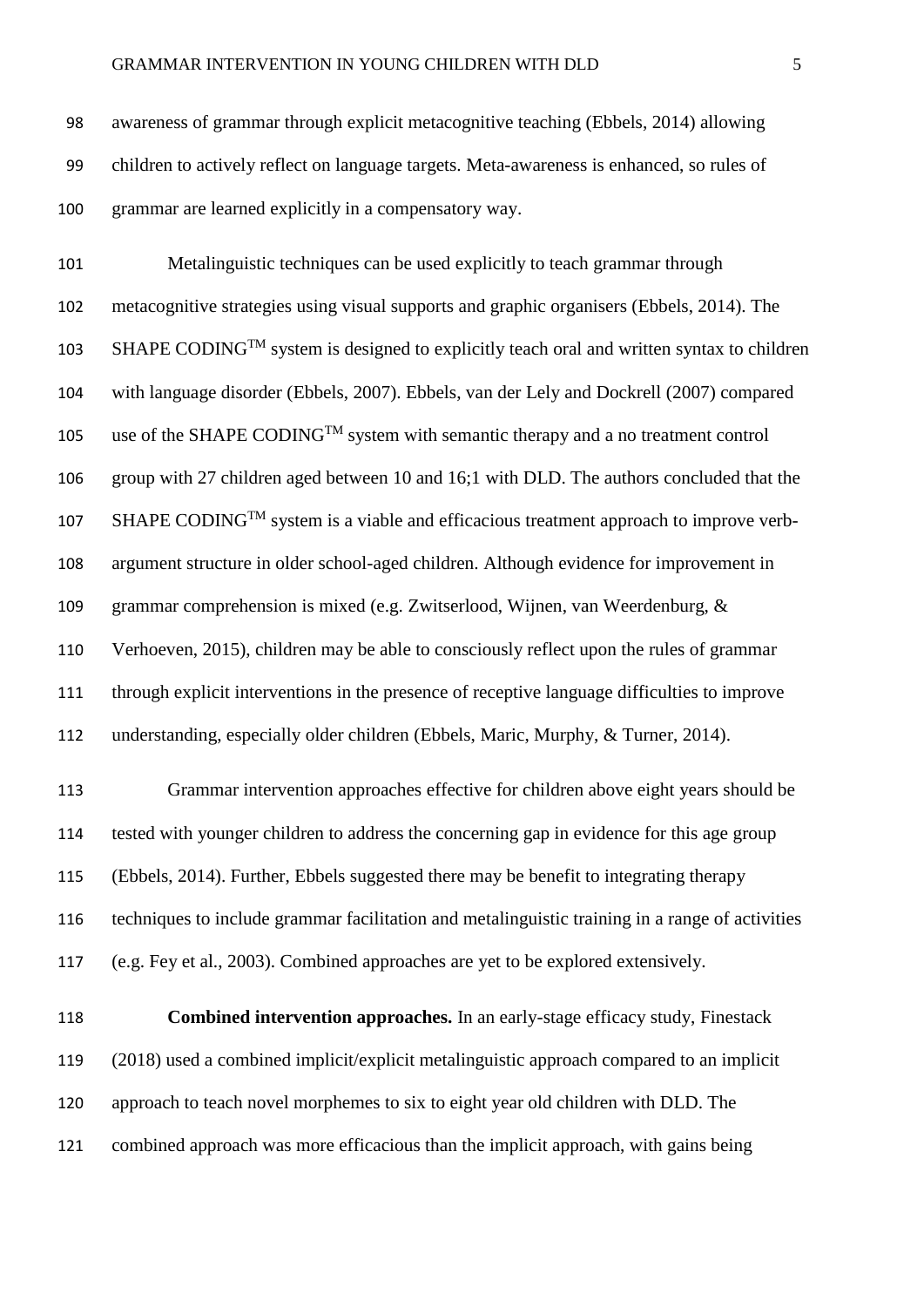maintained and generalised. In a randomised control trial of 31 preschool-aged children, Smith-Lock, Leitão, Prior and Nickels (2015) used explicit teaching principles combined with a systematic cueing hierarchy, which was effective in improving use of expressive morphosyntax when compared to conversational recasting alone. Importantly, the study included a metalinguistic component where children in the explicit group were aware of the therapeutic goal (Smith-Lock et al., 2015). Kulkarni, Pring and Ebbels (2013) conducted a 128 clinical evaluation of the SHAPE CODING<sup>TM</sup> system combined with elicited production and recasting to improve the use of past tense for two children aged 8;11 and 9;4 with DLD. Both made significant gains in their use of the target structure.

 Although grammar facilitation is generally considered implicit (Ebbels, 2014; Fey et al., 2003), there is evidence that the techniques can be used explicitly. In a pilot efficacy study, Calder, Claessen and Leitão (2018) combined the SHAPE CODING<sup>TM</sup> system with the systematic cueing hierarchy detailed in Smith-Lock et al. (2015) to improve grammar in three children aged seven years with DLD. Importantly, systematic cueing as a grammar facilitation technique in this study was *explicit.* Cues ranged from least to most support, and there was a focus on teaching correct production of grammar through errors to avoid the child perceiving the error to be semantic in nature, as may be the case when using conversational recasting without stating the goal of intervention first. The findings provided early evidence supporting the use of combined intervention approaches to improve receptive and expressive grammar, particularly production of regular past tense following five weeks of intervention. Notably, participants made gains in expressive grammar following only 10 intervention sessions across five weeks, which is markedly shorter duration than reported in many intervention studies. However, the authors acknowledge that including measures of teaching, maintenance and generalisation (e.g. Finestack, 2018) would have broadened understanding of treatment effects, and that a longer period of intervention might be necessary.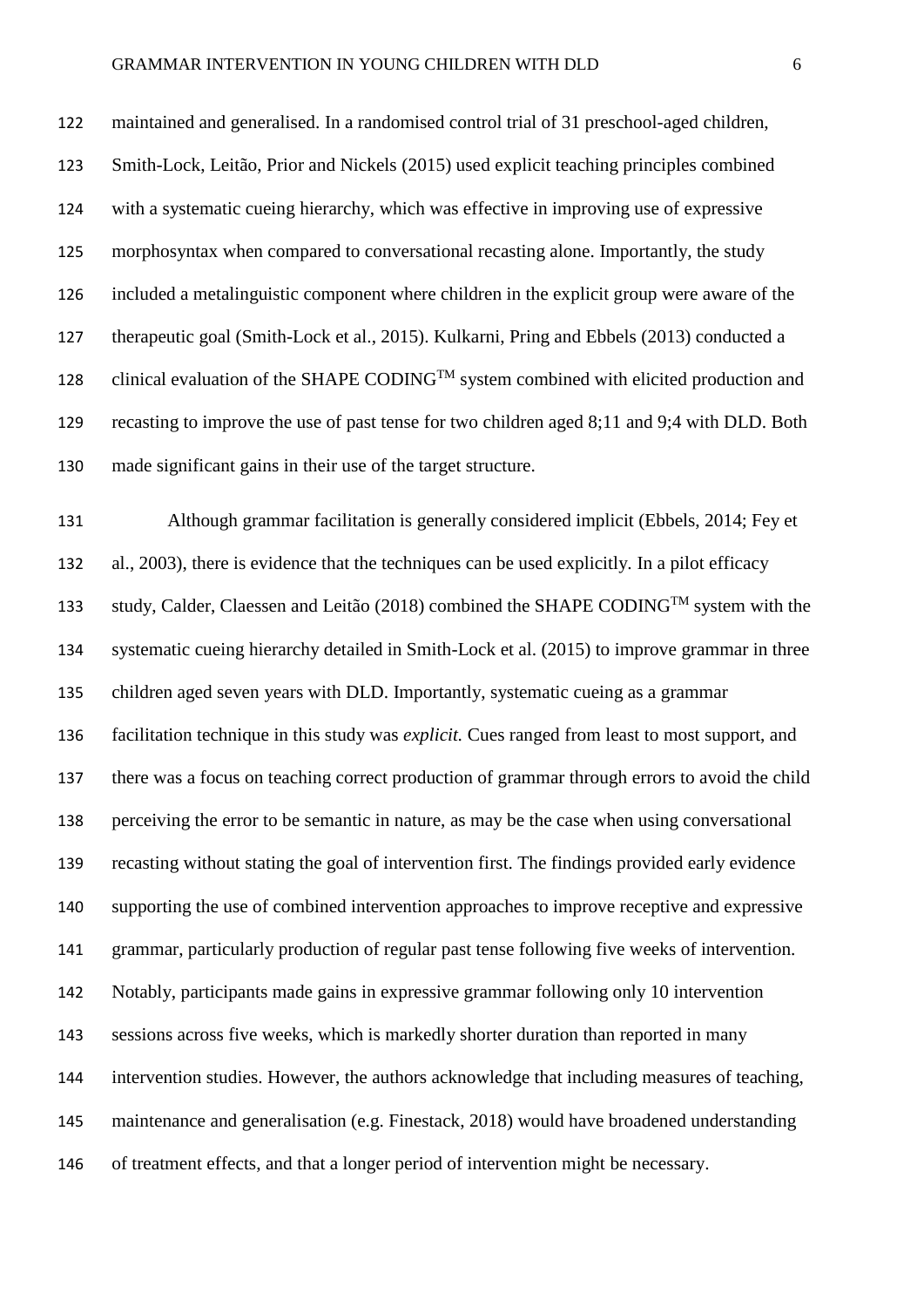**Grammar interventions in clinical practice.** Recently, Finestack and Satterlund (2018) reported on a national survey of speech language pathology practice in the US. Past- tense verb production was a common intervention goal for practitioners in both early (40%) and elementary education settings (60%). Interestingly, overall between 60-70% used explicit presentations as an intervention procedure, despite relatively little investigation in this area until recently. Therefore, it appears explicit instruction to improve past tense may not only be supported by an emerging evidence-base, but is also frequently used in clinical practice.

#### **The current study**

 For early school-aged children, preliminary data suggest that explicit combined metalinguistic and grammar facilitation approaches are efficacious in treating the use of tense marking and for improving receptive grammar more generally (Calder et al., 2018). Building on early stage studies of treatment efficacy is required to determine if treatment procedures are considered evidence-based. Fey and Finestack (2008) outline the need for a programmatic approach to pursuing intervention research, specifically noting the value of small scale studies aimed at exploring and identifying specific components of intervention approaches and their effects on specific populations. This study forms a part of a programme of research to design, develop and evaluate the efficacy of an explicit combined grammar intervention in line with Robey's Phases of Clinical Research (Robey, 2004). We report on a range of measures to evaluate the efficacy of explicit intervention to improve grammar. Single case experimental design (SCED) methodology was used to test the following confirmatory hypotheses and is reported as per the Single-Case Reporting Guideline in Behavioural Interventions (SCRIBE) (Tate et al., 2016):

 1. For young school-aged children (specifically, 5;10-6;8 years) with DLD, there will be a significant treatment effect on trained past tense verbs, and a generalised effect to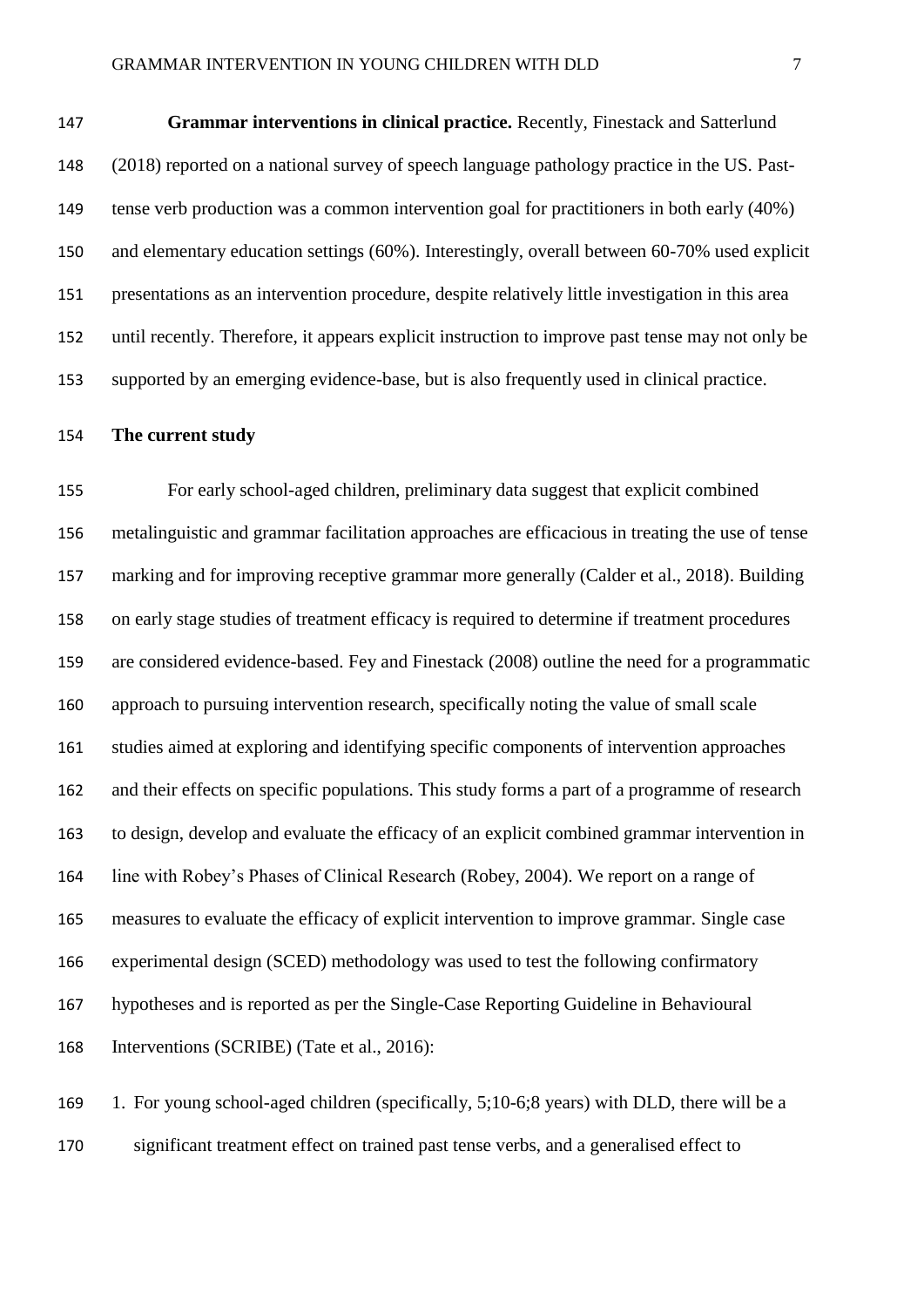untrained verbs across 20 sessions of explicit intervention combining metalinguistic and grammar facilitation techniques.

 2. These children will improve significantly on pre-post standardised measures of expressive and receptive grammar.

### **Method**

#### **Research Design**

 **Design.** The current study was an ABA across participant multiple baseline single case experimental design (SCED) including a minimum of five data points (i.e. sessions) for each phase (Kratochwill et al., 2012). Multiple baselines were conducted for varied durations across participants, and introduction of treatment to participants was staggered. Repeated measures were collected throughout the intervention phase and post-treatment maintenance phase (Dallery & Raiff, 2014), including the target behaviour (past tense verbs), an extension of the targeted behaviour (third person singular verbs) and a control behaviour (possessive *'s*). This design is noted for robustness regarding strengths of internal validity and external validity when compared to other SCEDs (Tate, et al., 2016). As a Phase I-II study, we replicated and built on findings from Calder et al. (2018) by refining intervention protocols, determining optimal dosage and evaluating duration of therapeutic effect (Robey, 2004).

 **Randomisation.** To improve internal validity further, participants were randomly assigned to one of three pre-determined staggered onset to intervention conditions. To ensure concealed allocation, participants were assigned a code which was entered into a random list generator by a blinded researcher. Participants received: five (P1, P3, P8), seven (P5, P7, P9) or nine (P2, P4, P9) pre-intervention baseline sessions over as many weeks; 20 intervention sessions over 10 weeks, and; five post-intervention sessions to evaluate maintenance. Participants were also randomised to grammaticality conditions described below.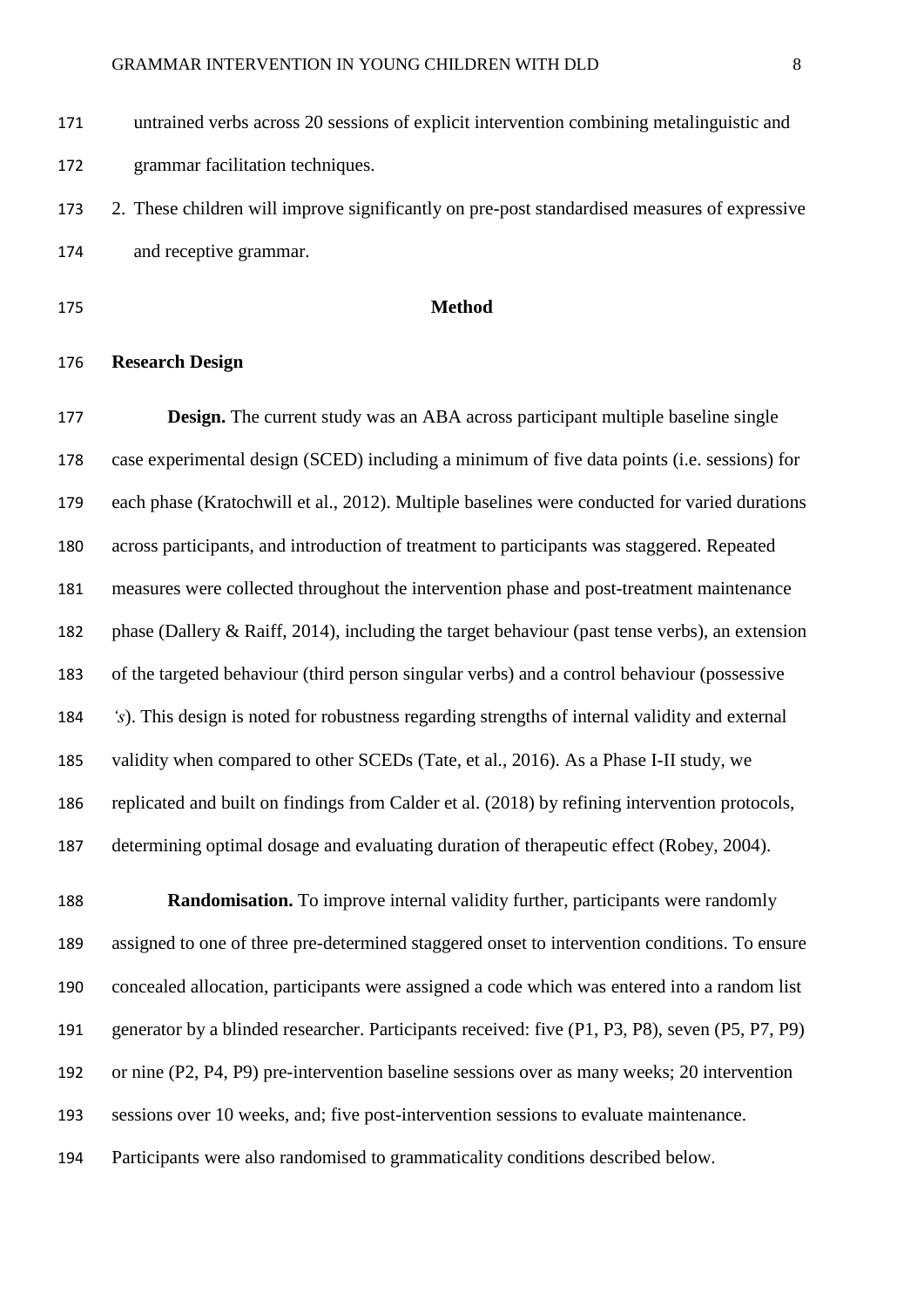**Blinding.** Participant caregivers and teachers were aware children were receiving grammar intervention but were blinded to the intervention target. Post-intervention measures were collected via blinded assessment using trained student speech-language pathologists.

**Participants**

 **Selection criteria.** Participants included nine early school-aged children diagnosed with DLD. The inclusion criteria were: aged between 5;6 and 7;6; English as a primary language, and; grammar difficulties associated with DLD. Exclusionary criteria included: a neurological diagnosis, a cognitive impairment, and hearing outside normal limits. Participants were recruited from a specialised educational program for students diagnosed with DLD. Ethical approval for the study was obtained from the Curtin University Human Research Ethics Committee (Approval number: HRE2017-0835) and the Western Australian Department of Education. The principal consented school participation and then provided information letters and consent forms to the parents/carers of potential participants identified by speech-language pathologists and teachers employed at the educational program. Parents returned the completed consent forms if they wished their child to participate. The study reached capacity at nine participants so we could achieve three replications over three baseline conditions as per reporting standards (Kratochwill et al., 2012).

 **Participant characteristics.** The participants' school enrolment package was accessed, including the assessment protocol and the most recent standardised assessment scores available. Data included Clinical Evaluation of Language Fundamentals Preschool- 2 (Wiig, Secord, & Semel, 2004); a test of non-verbal IQ, and; a comprehensive exploration of previous medical history to identify contributing factors to language difficulties, such as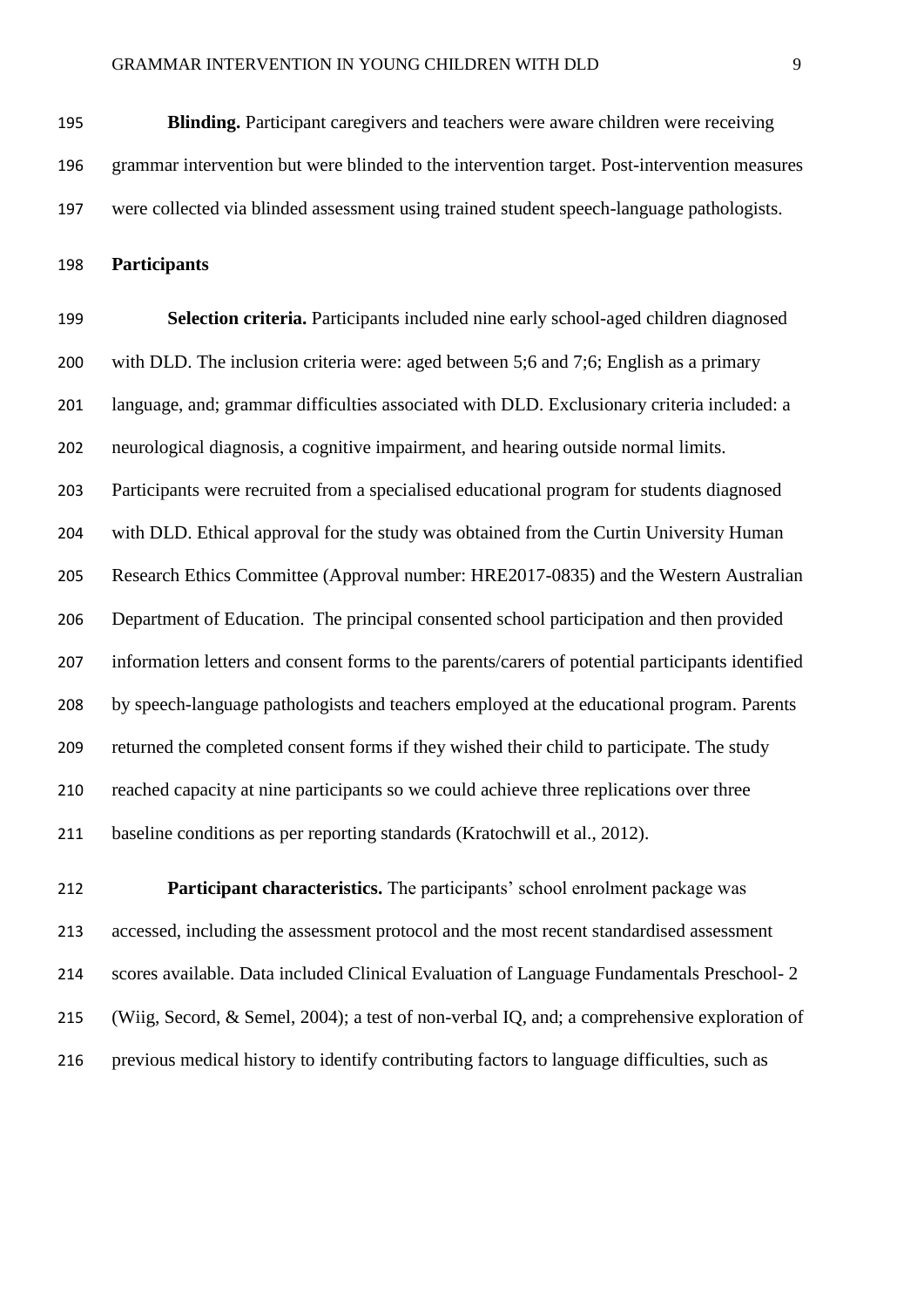217 Table 1

218<br>219 219 *Demographic information*

220

| Participant ID | <b>Sex</b> | Age at enrolment to school<br>(year; month) | Current year at specialised<br>educational program | Age at initial assessment<br>for study (year; month) |
|----------------|------------|---------------------------------------------|----------------------------------------------------|------------------------------------------------------|
| P <sub>1</sub> | Male       | 4;0                                         | 3rd                                                | 6;3                                                  |
| P <sub>2</sub> | Male       | 3;11                                        | 3rd                                                | 6:2                                                  |
| P <sub>3</sub> | Male       | 4:7                                         | 2nd                                                | 5;10                                                 |
| <b>P4</b>      | Male       | 5;4                                         | 3rd                                                | 6;8                                                  |
| P <sub>5</sub> | Male       | 5:2                                         | 2nd                                                | 6;6                                                  |
| P <sub>6</sub> | Female     | 5:11                                        | 1st                                                | 6;2                                                  |
| P7             | Male       | 5:3                                         | 2nd                                                | 6;7                                                  |
| P <sub>8</sub> | Male       | 3;8                                         | 3rd                                                | 6;0                                                  |
| P <sub>9</sub> | Male       | 4:9                                         | 2nd                                                | 6;1                                                  |

221

222

223

224

225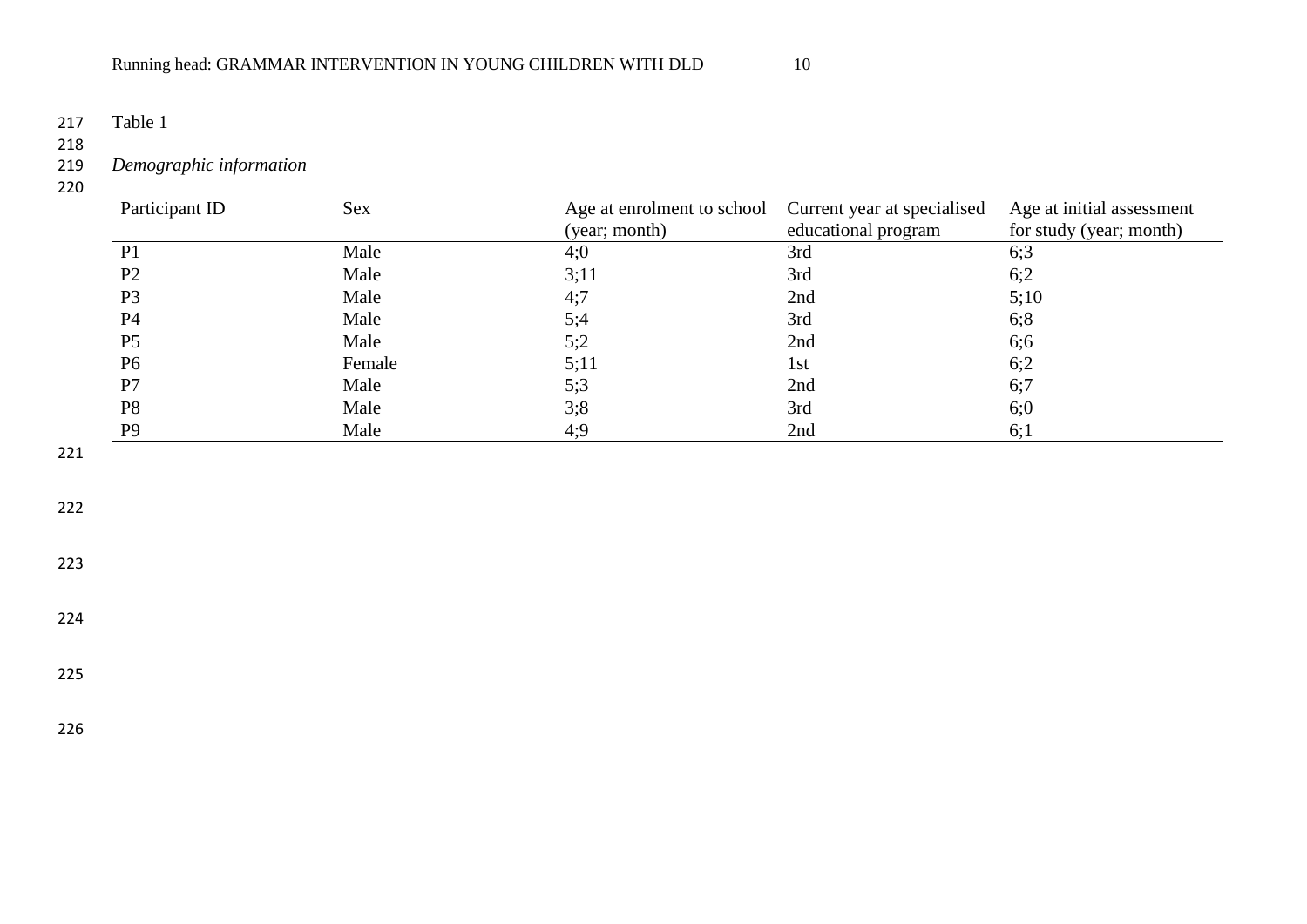acquired neurological damage, or hearing loss. These factors combined are considered evidence of a diagnosis for DLD (Bishop, Snowling, Thompson, Greenhalgh, & CATALISE- consortium, 2016). Participants then passed a hearing acuity test. All participants passed the Phonological Probe from the Test of Early Grammatical Impairment (Rice & Wexler, 2001) for articulation of phonemes necessary for morphosyntactic production targets.

 All demographic information is presented in Table 1. Participants included eight males and one female aged between 5;10 and 6;8 at initial assessment. Ages at enrolment to the specialist school varied from 3;8 years to 5;11. P1, P2, P4 and P8 were in their third year of placement at the school; P3, P5, P7 and P9 were in their second, and; P6 was in her first.

**Measures** 

**Repeated Measures.**

 Repeated measures of morphosyntax were collected at every data point using various probes, including: trained probes, untrained probes, an extension probe and a control probe (elaborated in the following sections). Probing contexts included both expressive morphosyntax and grammaticality judgement. Grammaticality judgement was selected as a method of measuring grammatical progress, as there is evidence performance on such tasks mirrors production tasks (Rice et al., 1998; 1999). As grammaticality judgement is a clinical marker of DLD (Rice et al., 1999; Dale et al., 2018), identification of grammatically correct sentences in the studied participants was expected to be below chance levels of accuracy prior to intervention.

 Trained probes. Regular past tense (*-ed*) repeated measures of trained verbs were probed in two conditions: 12 *-ed* verbs trained within sessions were measured, and; 12 *-ed* verbs from the previous session were measured. All -*ed* verbs were predetermined at the outset of intervention and selected based on their suitability to intervention activities. We also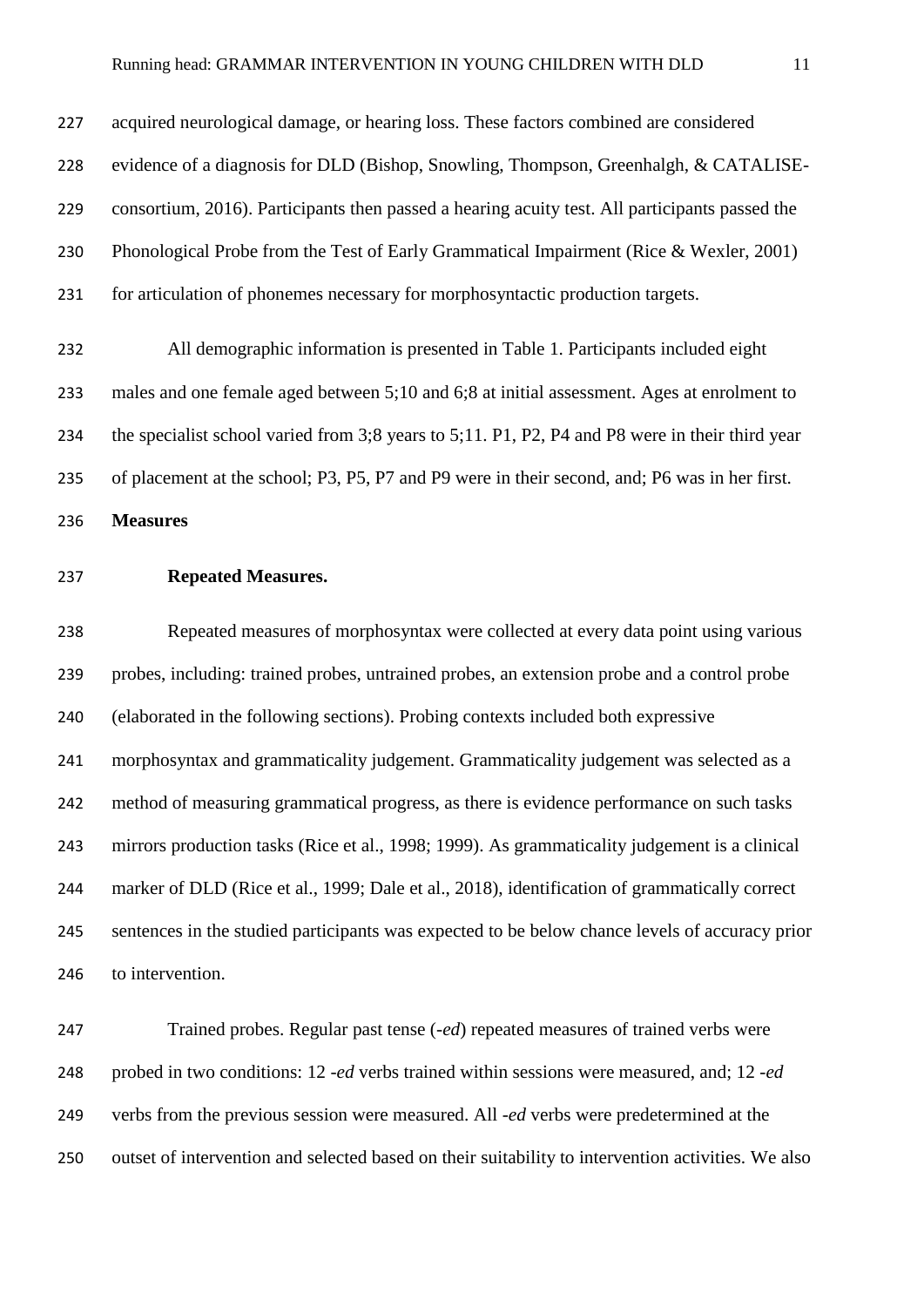#### GRAMMAR INTERVENTION IN YOUNG CHILDREN WITH DLD 12

 *Untrained probes.* Repeated measures of untrained expressive morphosyntax probes were selected from an adapted version of the GET. This experimental test was designed to elicit multiple instances of specific expressive morphosyntax targets, including 30 items probing the treated grammatical structure (*-ed*). Repeated measures were also developed for a grammaticality judgement task including 30 *-ed* probes. Videos of actions depicting the declarative clauses containing -*ed* were created as stimuli for untrained probes. Accompanying audio for each task item, both grammatical and ungrammatical (e.g. *The girl painted a picture.* vs. *The girl paint\* a picture.*) was recorded by an adult female with an Australian accent, blinded to the purpose of research. Each video with corresponding audio was embedded into a Microsoft PowerPoint presentation. Participants wore Sony noise- cancelling headphones during administration and were required to decide if the sentence 'sounded right' by pressing 'yes' or 'no' on a tablet app. Items were counterbalanced for grammaticality so participants did not receive the same combination of grammatical/ungrammatical items, and there was no pattern in presentation of grammatical/ungrammatical items to counteract a priming effect.

 Complete sets of 30 untrained *-ed* verbs were probed pre- and post-intervention. Sets were randomised for administration at the initial assessment (Timepoint 1), one week prior to intervention commencing (Timepoint 2), one week following intervention (Timepoint 3) and five weeks following cessation of intervention (Timepoint 4). Both expression and grammaticality judgement were assessed.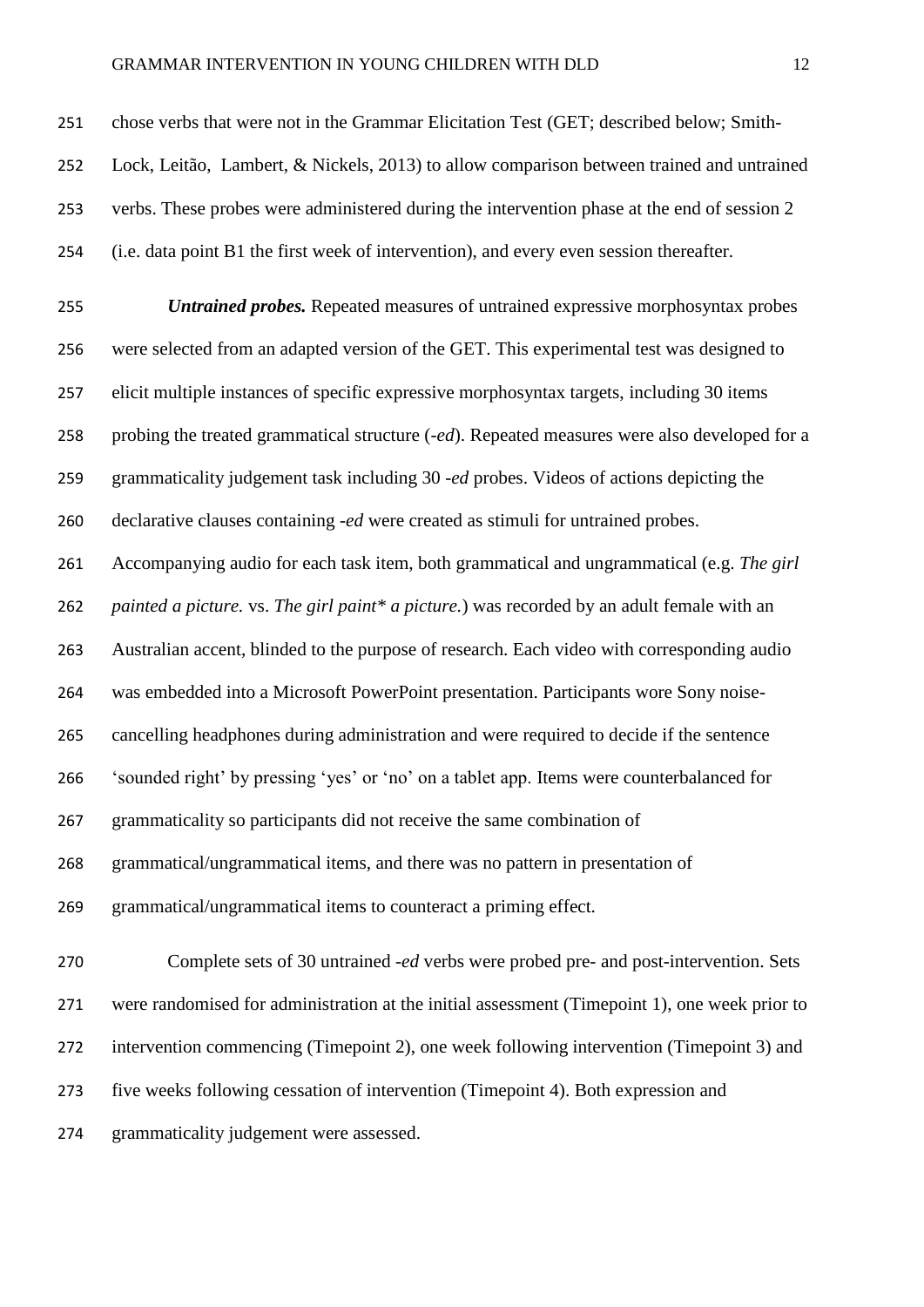Reduced randomised sets were generated for each other data point using nine expressive probes and 12 grammaticality judgement probes. All possible allomorphs were included (i.e. [d], [t] and [əd]) and equally distributed. Probes were administered via laptop during the pre-intervention baseline phase, at the beginning of session 3 (i.e. data point B2 in the second week of intervention) and every odd session thereafter during the intervention phase, and in the post-intervention maintenance phase.

 *Extension probes.* Expressive repeated measures of third person singular (3S) served as an extension of the treated structure. Items included 30 probes and were taken from the GET. A grammaticality judgement task was also developed as per the untrained -*ed* probes (e.g. *The man sneezes*. vs. *The man sneeze\*.*). 3S was considered an extension measure due to the structure's relative complexity compared to -*ed*, since bare stem forms are grammatical when used with first person subject pronouns or plural subject nouns (e.g. *I like ice-cream* vs. *The boys like ice-cream* vs*. The boy likes ice-cream*). We also expected there might be improvement in 3S due to the frequent instances of input during therapy (see Intervention section) and increased awareness of the need for tense marking.

 *Control probes.* Similarly, expressive repeated measures of possessive *'s* (*'s*) served as a control probe. Items included 30 probes and were taken from the GET. As above, a grammaticality judgement task was developed (e.g. *The spider is living on a leaf. This is the spider's leaf.* vs. *The spider is living on a leaf. This is the spider\* leaf.*). For *'s*, still images of nouns depicting ownership were retrieved from copyright free image sources. *'s* was considered a control as this noun possession was not taught as part of therapy and therefore should remain stable throughout the intervention period.

 For extension and control probes, all possible allomorphs were included (i.e. [s], [z], [əz]) and equally distributed. Randomised sets of 9 expressive and 12 grammaticality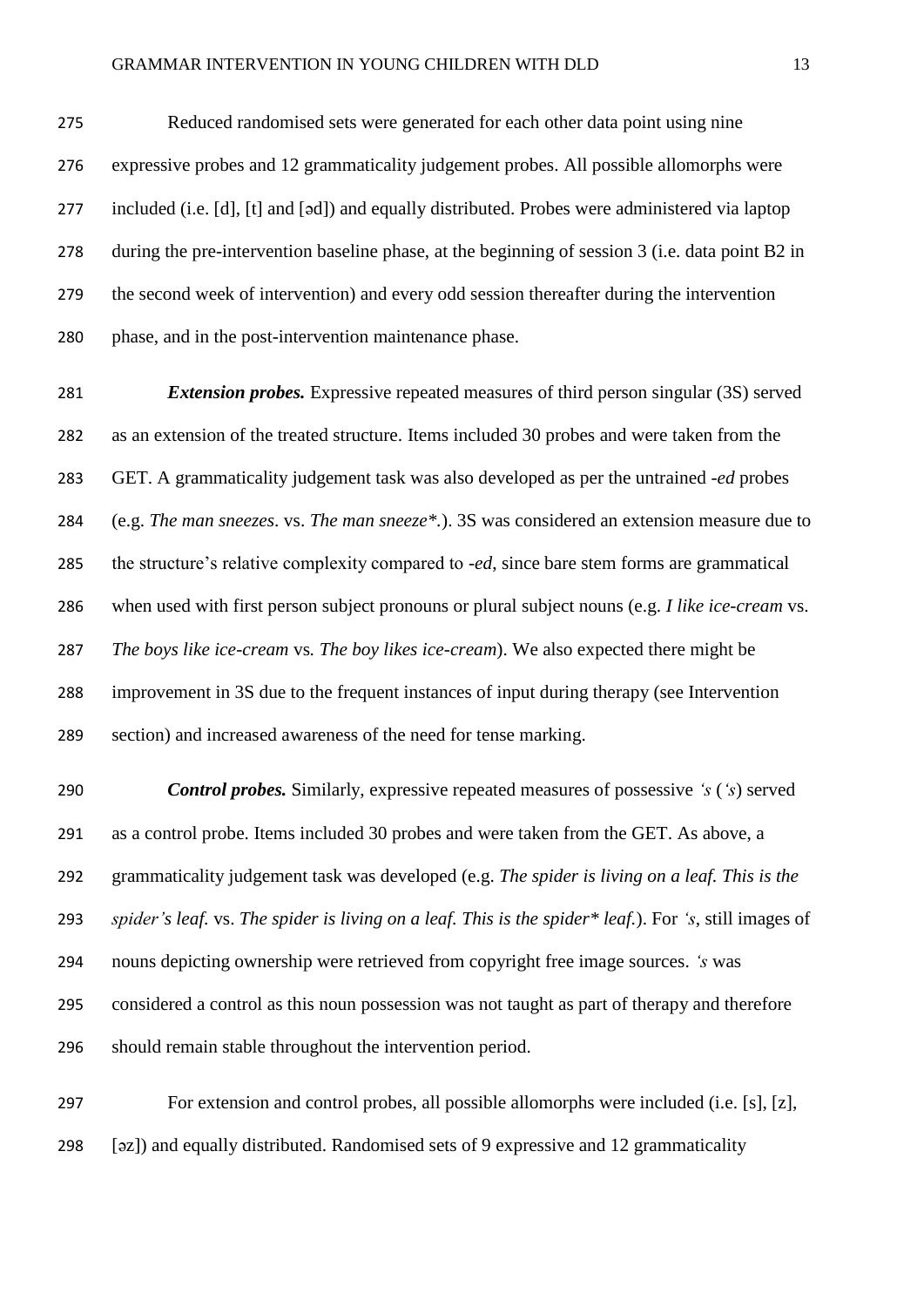judgement items were generated and administered as per the untrained -*ed* probes during pre-intervention, intervention, and post-intervention phases.

**Pre-post.**

302 The Structured Photographic Expressive Language Test  $3<sup>rd</sup>$  Edition (SPELT-3) 303 (Dawson, Stout, & Eyer, 2003) and the Test of Reception of Grammar  $2<sup>nd</sup>$  Edition (TROG-2) (Bishop, 2003) were administered both pre- and post-intervention as expressive and receptive standardised grammar measures, respectively. The SPELT-3 measures expressive morphosyntax using 54 items across a range of structures and was normed on children aged four to nine years. To address discriminant accuracy of the test, Perona, Plante and Vance (2005) determined 90% sensitivity and 100% sensitivity at 95 cutoff (-0.33SD). This cutoff score was used for the current study based on the recommendation, although it is noted that while other studies applied this cutoff with older children (e.g. Van Horne et al., 2017), Perona et al. (2005) sampled children aged four to five years. The TROG-2 test measures a total of 20 different grammatical structure contrasts and was normed on children aged four to 16. Discriminant accuracy was evaluated on a sample of 30 children aged 6;2-10;11 which confirmed the test is sensitive to identifying communication difficulties in children (Bishop, 2003). Both tests have strong reliability and appropriate validity.

**Reliability.** 

 A blinded researcher scored 20% of all measures audio and video recorded throughout the study. Inter-rater reliability for experimental measures was calculated using intraclass correlation coefficients (ICC) using absolute agreement and single measures in a two-way mixed effects model. Interpretation of ICC values are as follows: <.40 = poor; .40-.59 = fair; .60-.74 = good, and; .75-1.00 = excellent (Cicchetti, 1994). For trained -*ed* probes, the ICC for expressive measures was .879 and ICC for grammaticality judgement was .977. ICC for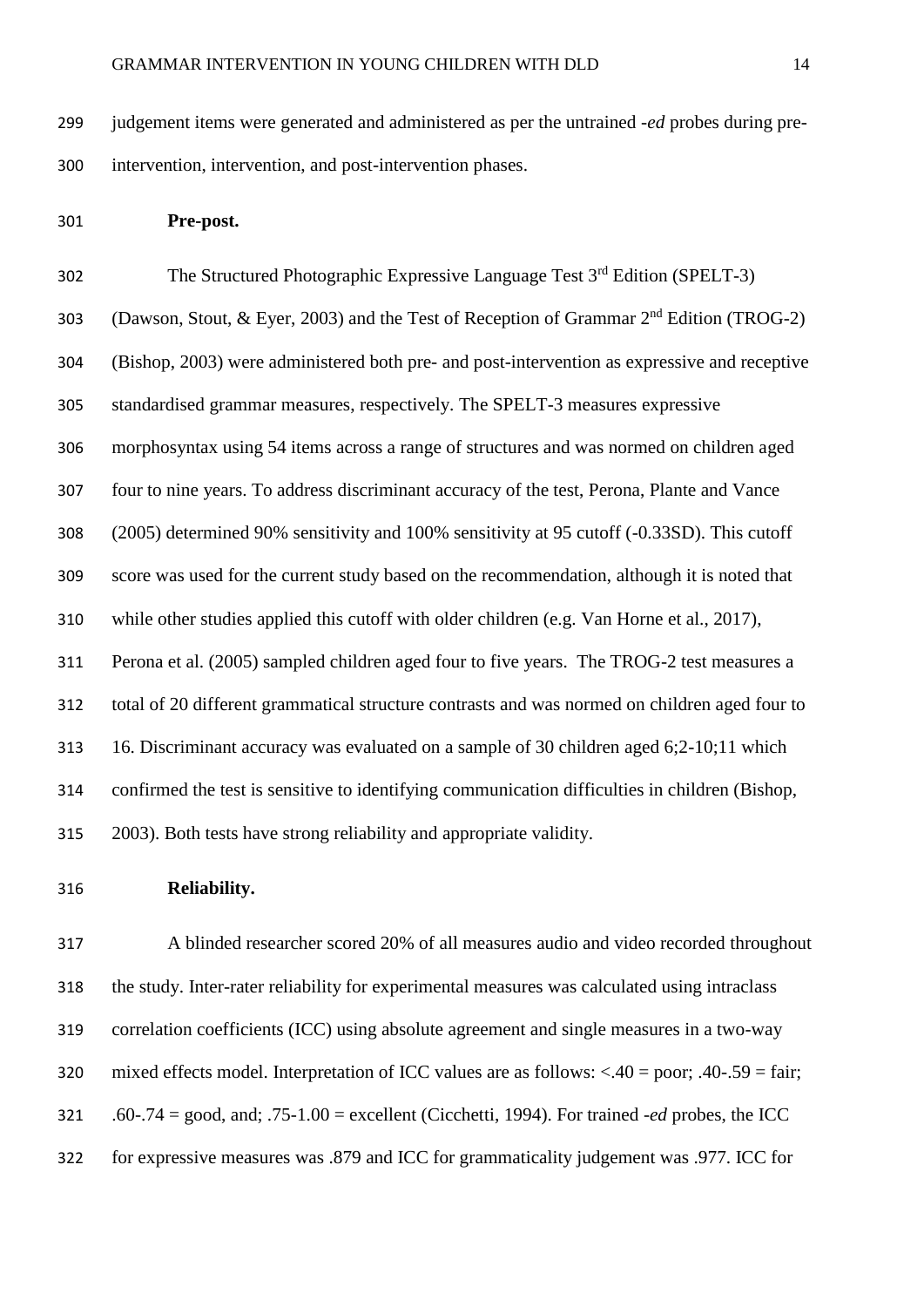expressive untrained *-ed*, 3S and *'s* probes was .937, and ICC for the grammaticality

 judgement of untrained *-ed*, 3S and *'s* was .985. Therefore, excellent agreement was observed across all experimental measures.

### **Intervention**

 All intervention sessions were videotaped and carried out in a quiet space at the site of the educational program. Procedures were similar to those reported by Calder et al. (2018) and are explained within the model suggested by Warren, Fey, and Yoder (2007) for describing treatment intensity. The dose was 50 trials within 20-30 minute sessions; dose form was explicit intervention combining metalinguistic training using the SHAPE  $S<sub>332</sub>$  CODING<sup>TM</sup> system (Ebbels, 2007) with a systematic cueing hierarchy (Smith-Lock et al., 2015); dose frequency was twice a week; total intervention duration was 10 weeks, and; cumulative intervention intensity was (50 trials x 2 times per week x 10 weeks), resulting in a total of 1000 trials over 20 individual therapy sessions through roughly 7-10 hours of therapy. This is double the intervention duration in the pilot study (Calder et al., 2018), where authors suggested that participants may demonstrate larger treatment effects following a longer duration. Training of morphosyntax was embedded within engaging and naturalistic activities suited to early school-aged children, including playdough, board games, and playing with puppets, and farm and sea creature manipulatives. Target morphemes were presented in syntactic structures as they occurred felicitously within these activities. The first author (SDC), a trained speech-language pathologist (SLP), delivered all intervention.

 Each session began with a short recap of the aims: to say WHAT DOING words 344 (verbs) that have already happened, and to add the sounds ([d], [t], [əd]) onto the end of those words. Next, the SLP would direct the child's attention to the laminated shapes and arrows used as a visual organiser throughout session activities. See Figure 1 for essential shapes,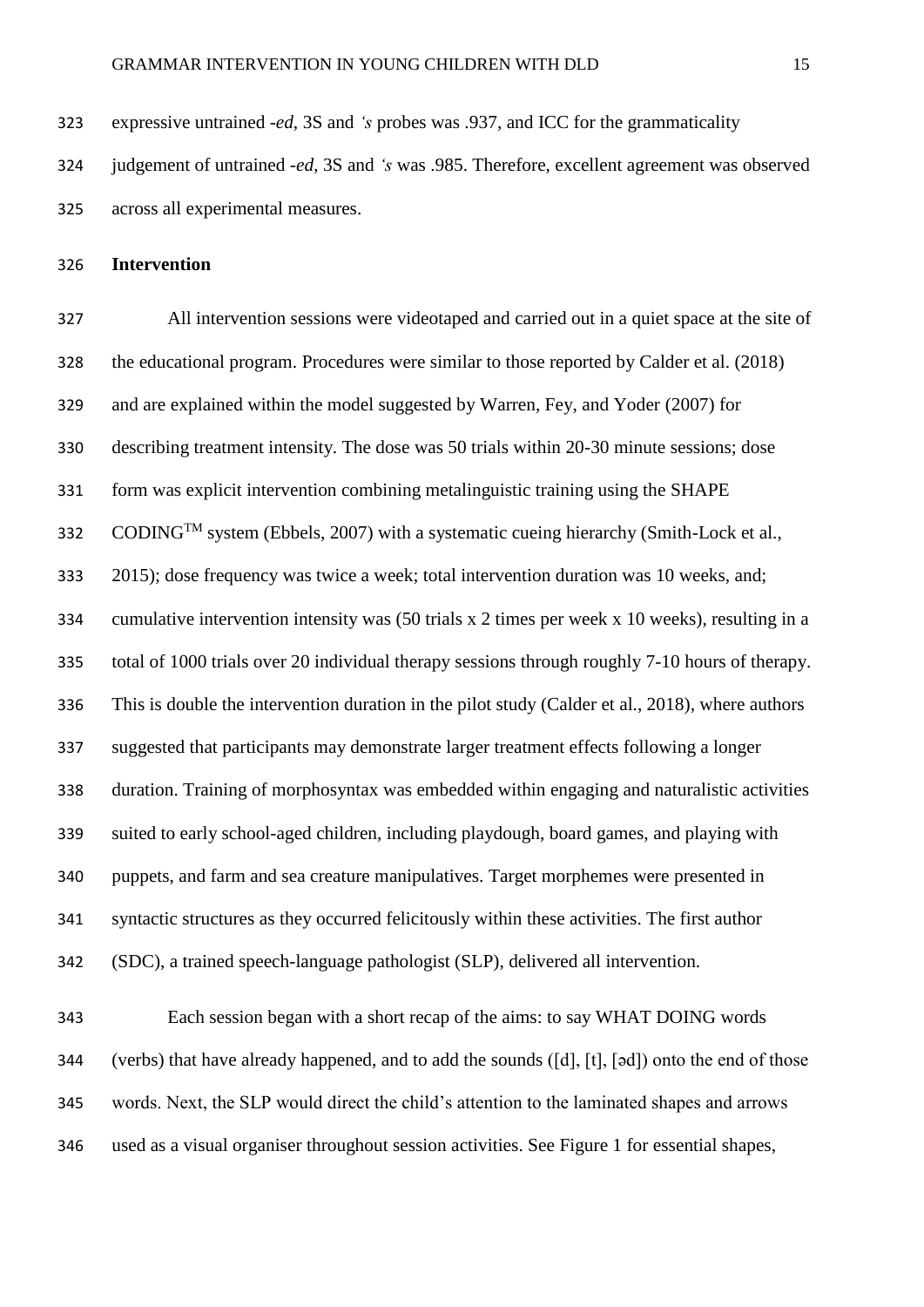



*Figure 1.* Visual depiction of visual cues used during intervention phase.

including the oval (subject noun phrase WHO/WHAT?), the hexagon (verb phrase WHAT

DOING?) and the rectangle (object noun phrase WHO/WHAT?). Additional visual cues

included three separate laminated cards that depicted a 'left down arrow' to depict *-ed*, and an

orthographic representation of the allomorphs (i.e. 'd' for [d], 't' for [t], and 'ed' for [ǝd]).

The SLP said, *"Last time, we used our shapes and arrows to help us. Like this: 'We move our* 

*shapes and arrows. What did we do? We moved* [bring 'd' arrow into the WHAT DOING?

hexagon] *our shapes and arrows. The [d] at the end of moved lets us know it's already* 

*happened."* The participant was reminded, *"I (the SLP) will say what we do in the session* 

*(i.e. present tense) and you will say what we did (i.e. past tense)".* This was followed by two

activities which were designed to give the participants ample opportunities to produce *-ed*

verbs in response to an interrogative (e.g. *What did you do?; Did you just VERB? Tell me*…).

 Each activity began with explicit instruction of how to apply *-ed* inflection, using one exemplar from each of the allomorphic categories. Within each activity, there were approximately 25 opportunities for the child to respond to an interrogative (e.g. *You roll the playdough! What did you do?)* using -*ed* verbs while the SLP gestured to the shapes and arrows (see Figure 1). The child was therefore encouraged to respond using a Subject-Verb- Object syntactic frame, consistently. If the child responded with an unmarked verb (i.e. bare stem) or overgeneralised form (e.g. *playded*), s/he was supported with a systematic cueing hierarchy moving from least to most support outlined in Figure 2. As much as possible, verbs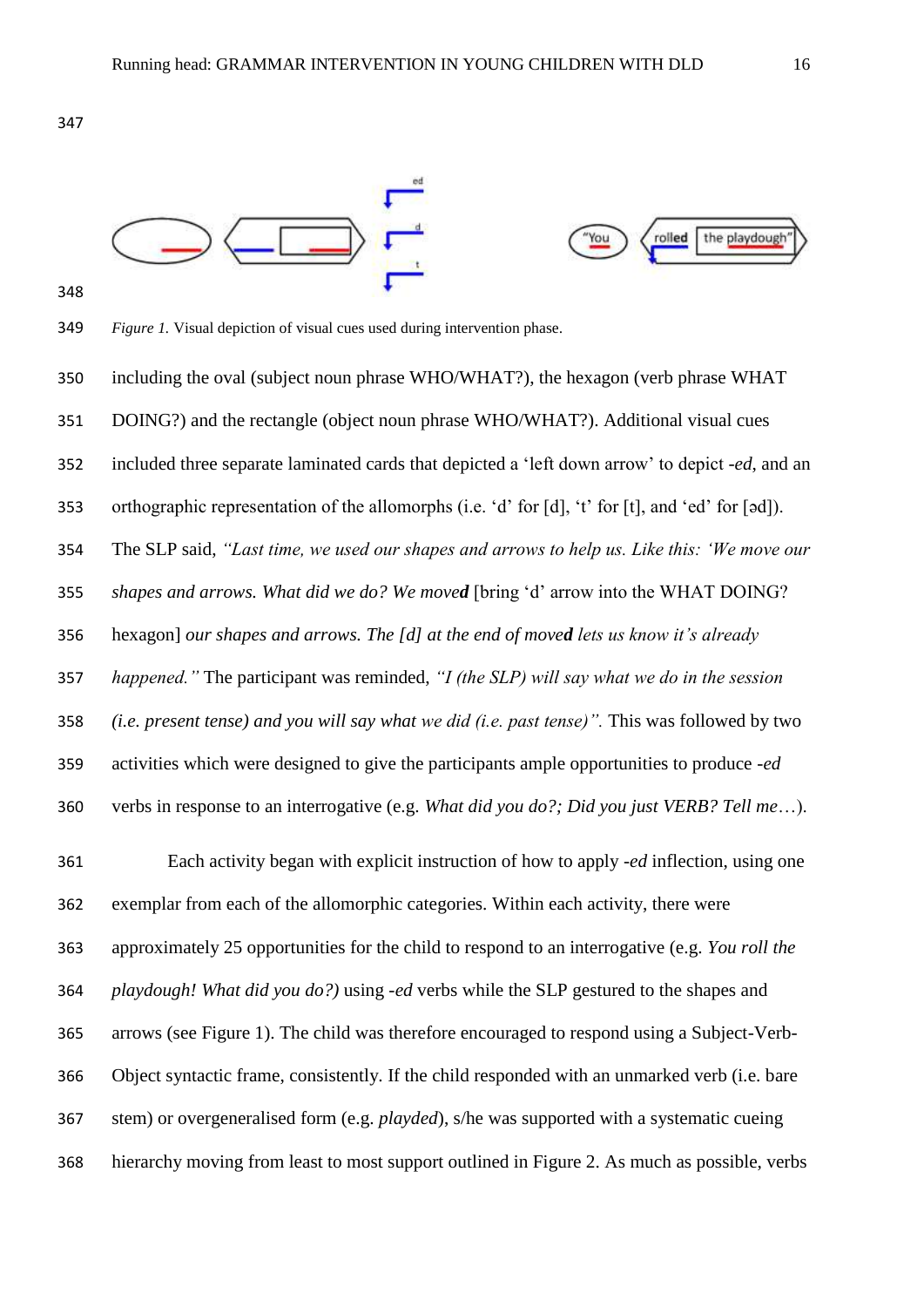were blocked according to allomorphs and presented from least to most difficult (i.e. [d] $\rightarrow$ [t] $\rightarrow$ [əd]) in accordance with Leonard (2014) and Marshall and van der Lely (2006). At the end of every activity, the SLP recapped what the participant had learned using the shapes and arrows, and comprehension questions. For example, if the target sentence had been '*I rolled playdough'*, the SLP would gesture to the WHO?/WHAT? oval and ask, *"WHO rolled the playdough?"* Then gesture to the WHAT DOING? hexagon while bringing down the 'd' left down arrow and ask, *"What DID you DO?"*, and finally gesture to the WHO?/WHAT? rectangle and ask, *"WHAT did you roll?"* Plausible responses to all of these questions are '*I rolled the playdough'*, giving further opportunity to reinforce production using a consistent syntactic frame. If an error occurred, the same systematic cueing hierarchy described above was employed. The shapes and arrows were then removed, and the interrogative (*What DID you DO?*) was repeated without visual support for an exemplar from all three allomorphic categories, reinforcing internalisation of the grammatical rule. If a child had achieved 80% success over three sessions on any measure, *'s*illy Sentences' were introduced; a metalinguistic sub-activity whereby three sentences where said, either grammatically or ungrammatically (i.e. *-ed* morphemes were either included or omitted), and the child would decide if the sentence 'sounded right'.



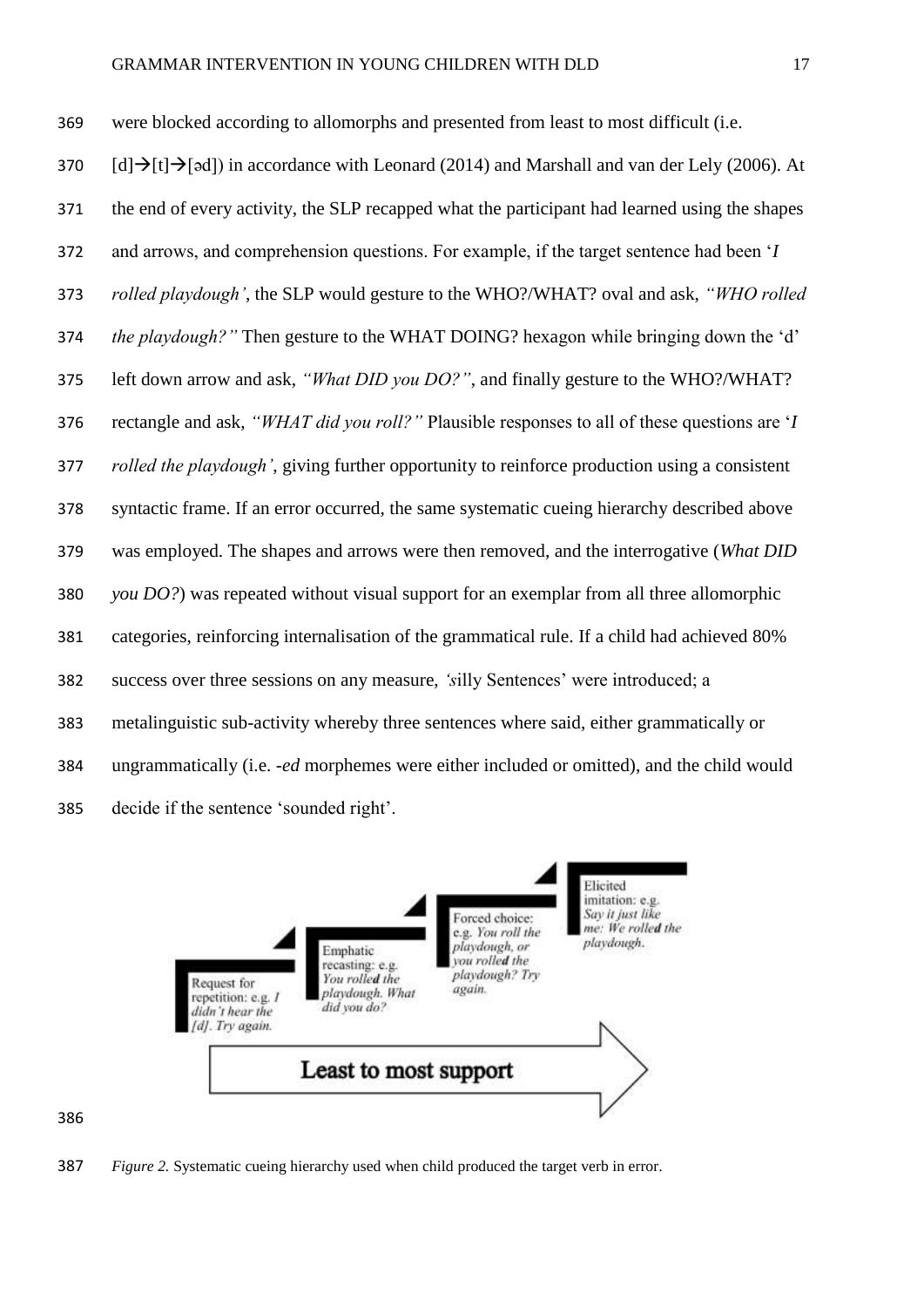These procedures were repeated for a second activity, giving 50 opportunities to use *-ed* inflection during the activity which was bookended with explicit teaching and comprehension questions using three exemplars from each allomorphic category. At the end of each session, the child was reminded of the goal of the session, and why it is important to say the sounds at the end of '*WHAT DOING?'* words that have already happened, and also to listen out for those sounds.

**Procedural fidelity.** 

 A blinded researcher scored 20% of videotaped sessions on percentage accuracy using *a priori* established criteria for intervention procedures. A total of 19 items were scored for sessions (see Appendix A for a checklist for scoring intervention procedure fidelity). Note, if children were introduced to *'s*illy Sentences', sessions were scored against an additional two (total 21) items. Intra-observer agreement was calculated using ICC. The average score was 97.1% for percentage accuracy, and ICC for treatment procedures was .996.

**Analysis**

 **Single subject analyses.** Treatment effects of teaching, generalisation and maintenance through repeated measures of morphosyntax were statistically evaluated using *Tau-U* by combining non-overlap and trend of data (Parker, Vannest, Davis, & Sauber, 2011) across all phases and data points. *Tau-U* uses Kendall's *S* to interpret significance testing and outputs *p* values. Raw scores on probes were converted to percentage correct. Baselines were contrasted using the *Tau-U* online calculator (Vannest, Parker, Gonen, & Adiguzel, 2016), and the *Tau* value was checked for trend of baseline in pre-intervention and post-intervention phases. For pre-intervention baseline, *Tau* values above 0.40 (increasing trend) or below -0.40 (decreasing trend) were deemed unstable and corrected, as recommended by Parker et al. (2011). This was repeated for all applicable baseline versus intervention contrasts. Finally,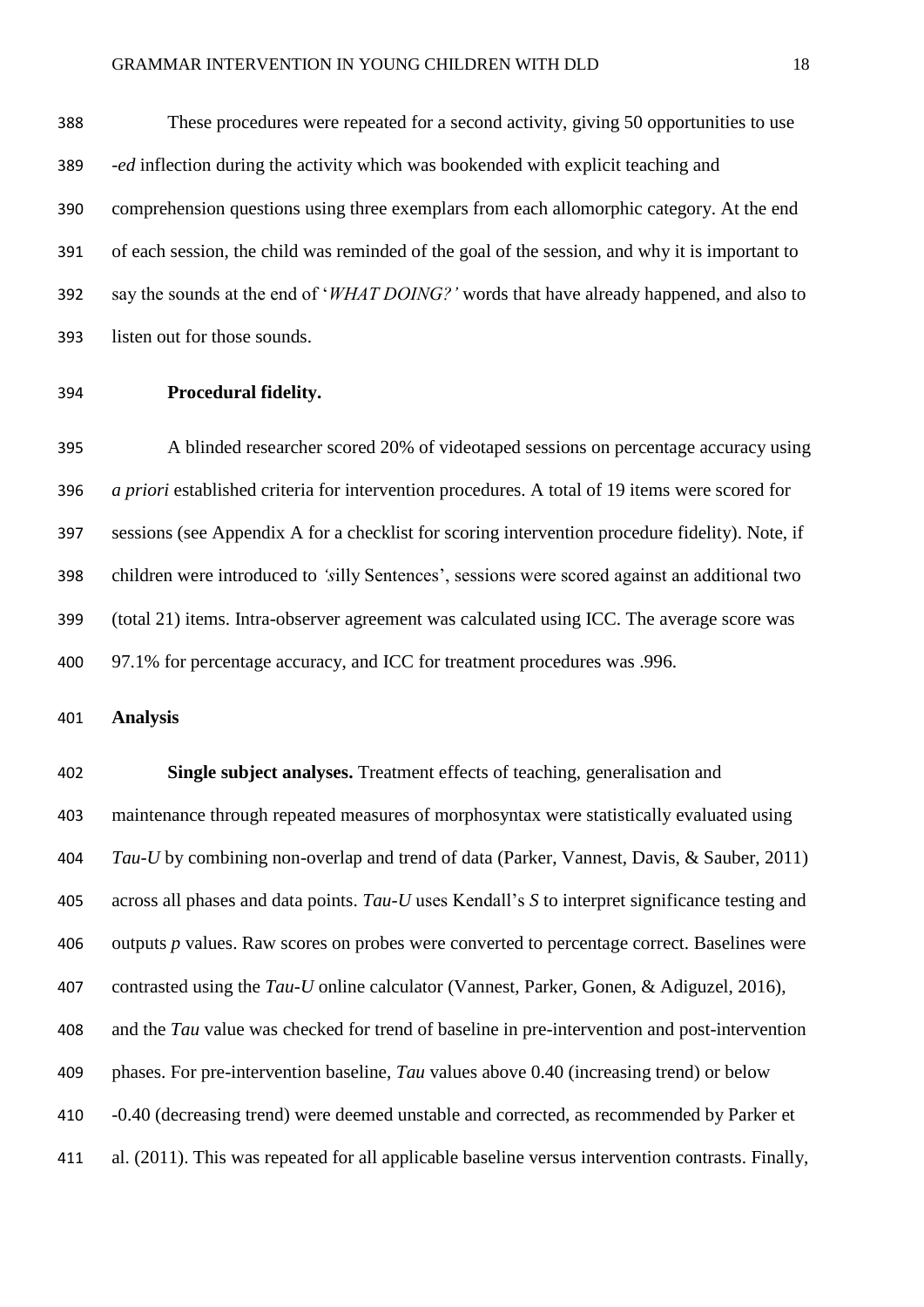| 412 | phase contrasts were aggregated to provide an omnibus effect size for study participants, |
|-----|-------------------------------------------------------------------------------------------|
| 413 | where, using Cohen's standard, 0.2 is small, 0.5 is medium and 0.8 is large.              |

 To evaluate performance on the full sets of untrained *-ed* verbs, a concurrent within- group approach was used (e.g. Zwitserlood et al., 2015) where Friedman non-parametric two- way analysis of variance (ANOVA) tested differences between Timepoint 1 and 2 pre- intervention, and Timepoint 3 and 4 post-intervention scores. Participant scores determined a group mean and standard deviation in expressive and grammaticality judgement probes within each Timepoint. Post-hoc Wilcoxon sign-rank tests made pairwise comparisons between testing points. These statistics were computed using IBM SPSS Version 25. Kratochwill et al. (2012) outline standards for analysis of repeated measures via visual inspection to report on a functional relation between dependent and independent variables, which includes comments on level, trend and variability within phases, and comments on immediacy, overlap and consistency between phases. For the current study, within phase level performance was evaluated with group statistics. Further, *Tau-U* handles within phase level, and trend and variability within *and* between phases, as well as overlap between phases. Therefore, reporting on visual inspection is limited to the immediacy of the functional relation between *-ed* use and understanding, and the staggered introduction of intervention across participants.

 *Pre-post analyses.* Pre-post differences on standardised measures were tested in a case series approach by calculating the Reliable Change Index (RCI) (Unicomb, Colyvas, Harrison, & Hewat, 2015). The RCI statistic calculates whether an individual's change in score (i.e. pre-post difference in standard scores) is statistically significant by using the 434 reliability values of a standardised test. The RCI is calculated using the formula  $x_2-x_1/S_{diff}$ , 435 where  $x_1$  is the participant's pre-test score,  $x_2$  is the same participant's post-test score, and  $S_{diff}$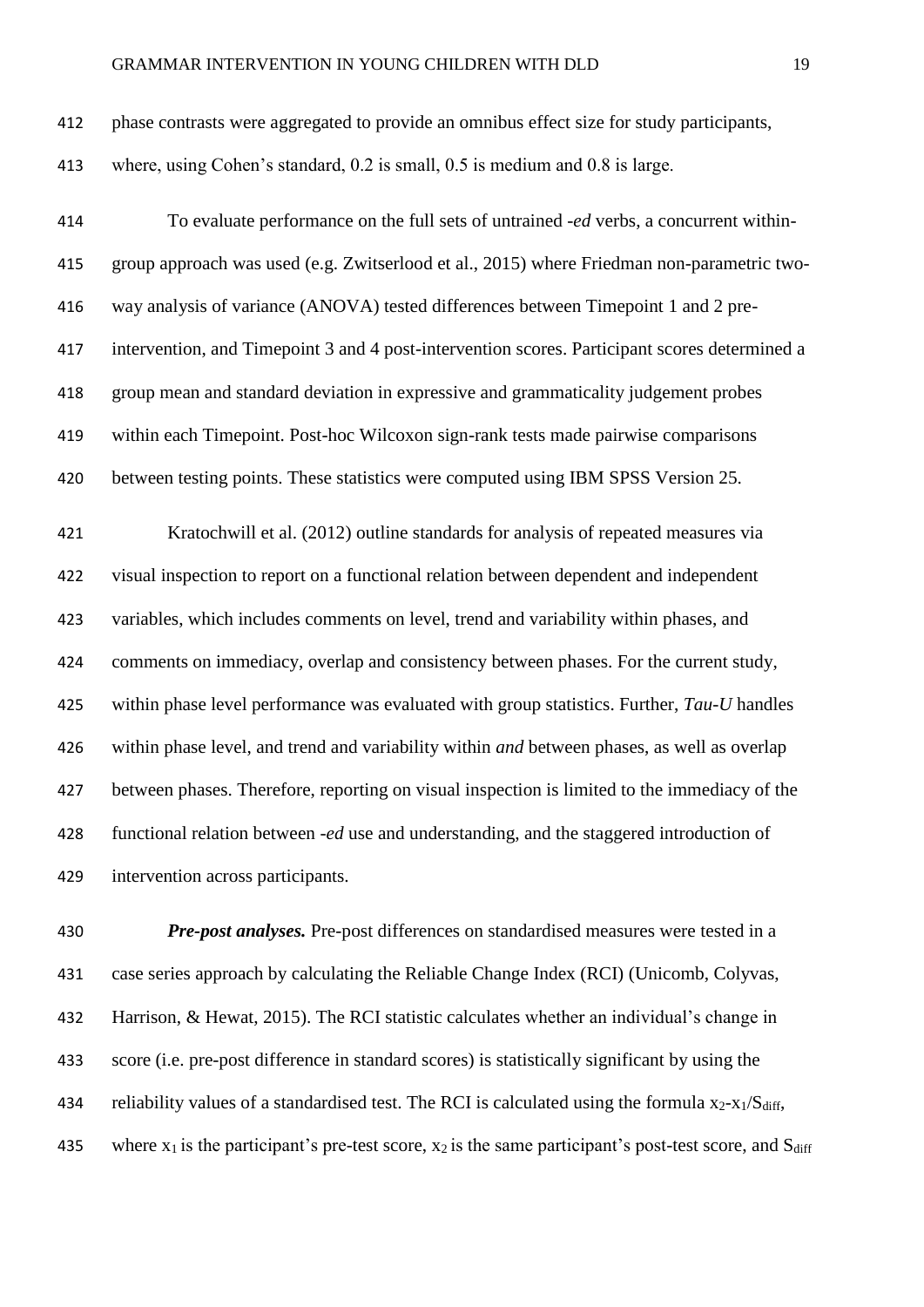| 436 | is the standard error of difference between the two test scores. An RCI above 1.96 is                 |
|-----|-------------------------------------------------------------------------------------------------------|
| 437 | considered statistically significant at 0.05 significance level.                                      |
| 438 | <b>Results</b>                                                                                        |
| 439 | <b>Sequence completed</b>                                                                             |
| 440 | All participants completed planned sessions within pre-intervention baseline (A),                     |
| 441 | intervention $(B)$ , and post-intervention maintenance $(A)$ phases. There was an average of          |
| 442 | 50.74 (SD= 1.2; range 48-56) trials for each participant to produce <i>-ed</i> . Out of the nine      |
| 443 | participants, six (P1, P2, P3, P4, P5, P7) demonstrated at or above 80% performance on at             |
| 444 | least one measure of <i>-ed</i> marking over three sessions. These participants engaged in the 'Silly |
| 445 | Sentences' aspect of intervention procedures as described in the Intervention section.                |
| 446 | <b>Outcomes and estimation</b>                                                                        |
| 447 | Single subject treatment effects (expressive). Data not reported in tables are                        |
| 448 | available in Supplementary Materials                                                                  |
| 449 | (hiips://asha.figshare.com/articles/Grammar_intervention_in_young_children_with_DLD_Ca                |
| 450 | lder_et_al_2020_/11958771). Pre-intervention baselines on production of -ed verbs taken               |
| 451 | from the GET were stable for 4/9 participants. P1 (Tau = -0.70), P3 (Tau = -0.70), P4 (Tau =          |
| 452 | 0.58), P8 (Tau = 0.60) and P9 (Tau = -0.71) had baselines corrected for subsequent analyses.          |
| 453 | Data from expressive repeated measures are presented in Figures 3-5 and results from Tau-U            |
| 454 | analyses are reported in Table 2. Of the nine participants, eight (P1-P7, P9) demonstrated            |
| 455 | statistically significant trend in production of trained verbs tested within-session during the       |
| 456 | intervention phase (Figure 3). Phase contrasts were combined and yielded an aggregated                |
| 457 | effect size of 0.88, which is considered large. For trained verbs tested between sessions             |
| 458 | (Figure 4), seven (P1-P5, P7, P9) of the nine participants demonstrated statistically                 |
| 459 | significant performance during the intervention phase with a large aggregated effect size of          |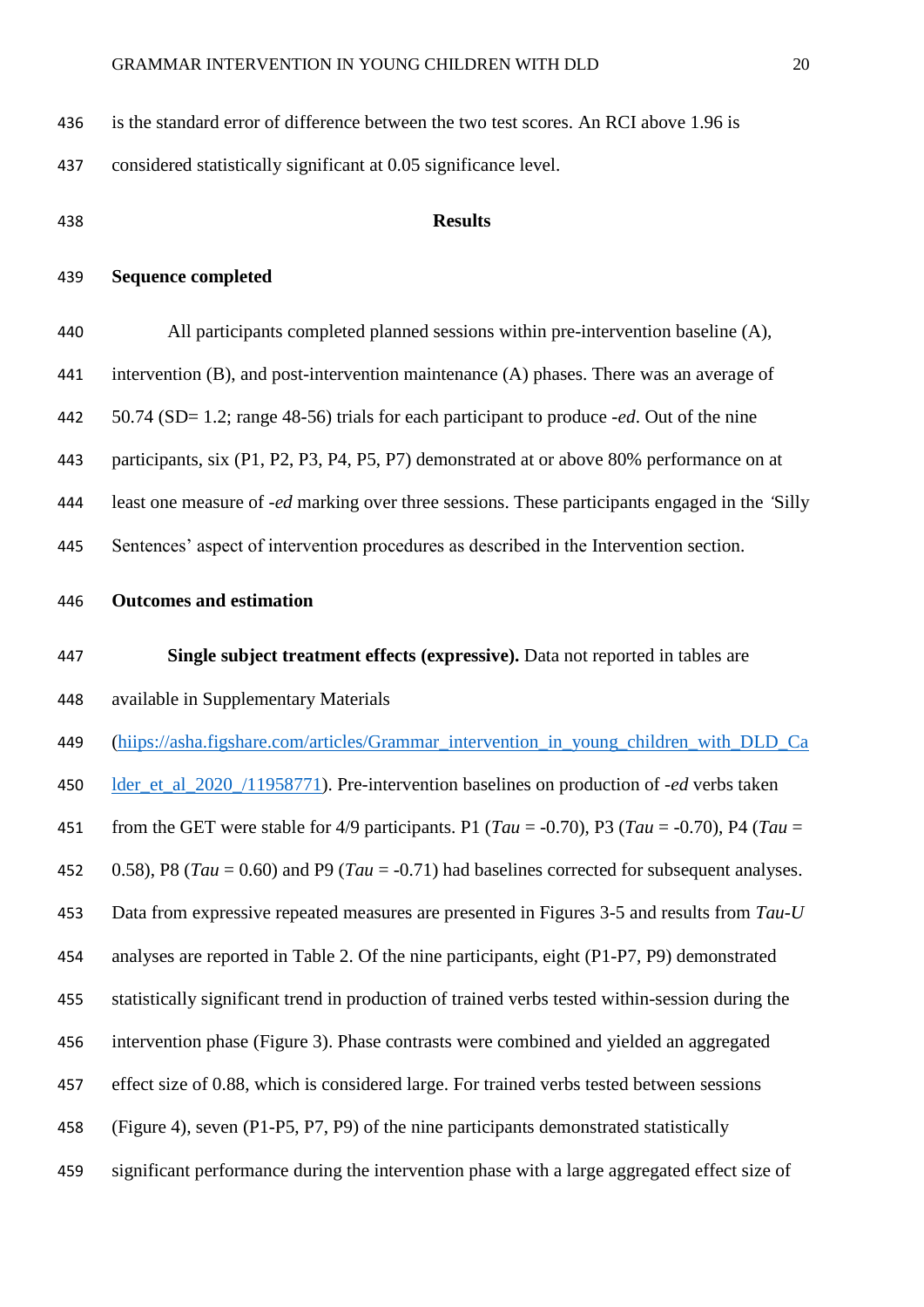0.83. Seven (P1-P7) of the nine participants demonstrated a statistically significant trend in production of untrained *-ed* verbs during the intervention phase (Figure 5) yielding a medium effect size of 0.64.



*Figure 3.* Percentage correct on expressive trained within-session probe repeated measures for Groups 1-3.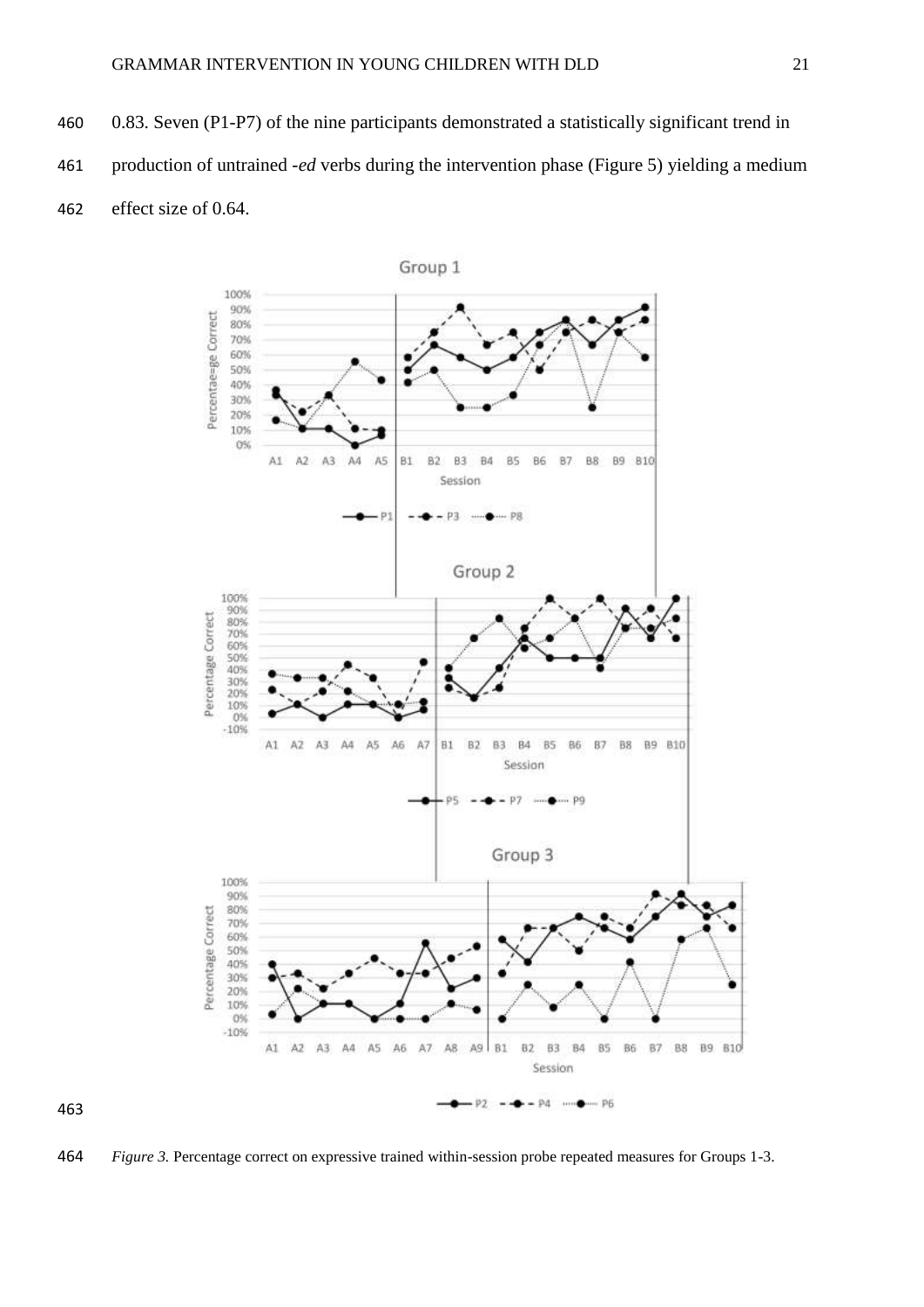

Group 1

#### 

*Figure 4.* Percentage correct on expressive trained between-session probe repeated measures for Groups 1-3.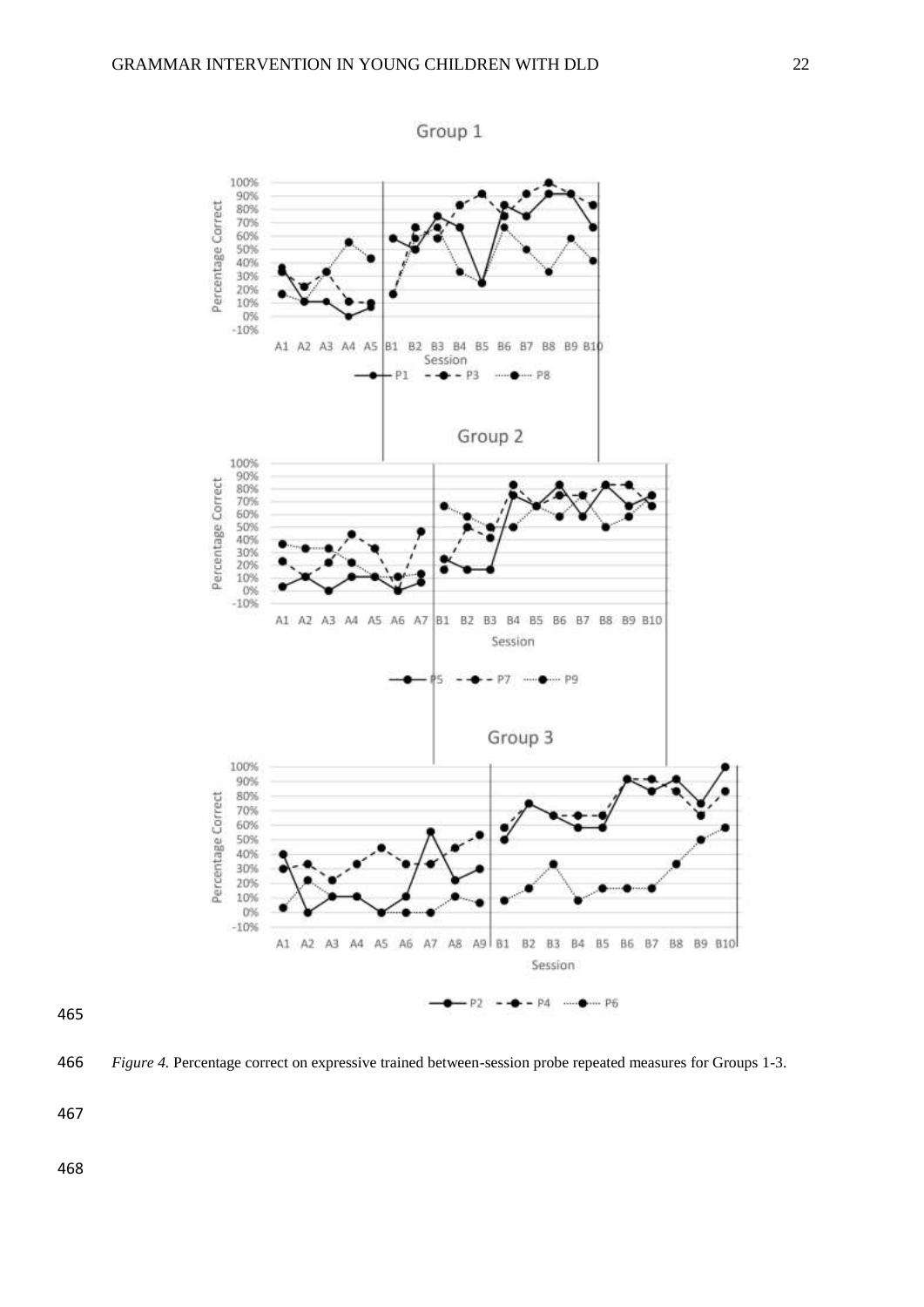

*Figure 5.* Percentage correct on expressive untrained probe repeated measures for Groups 1-3.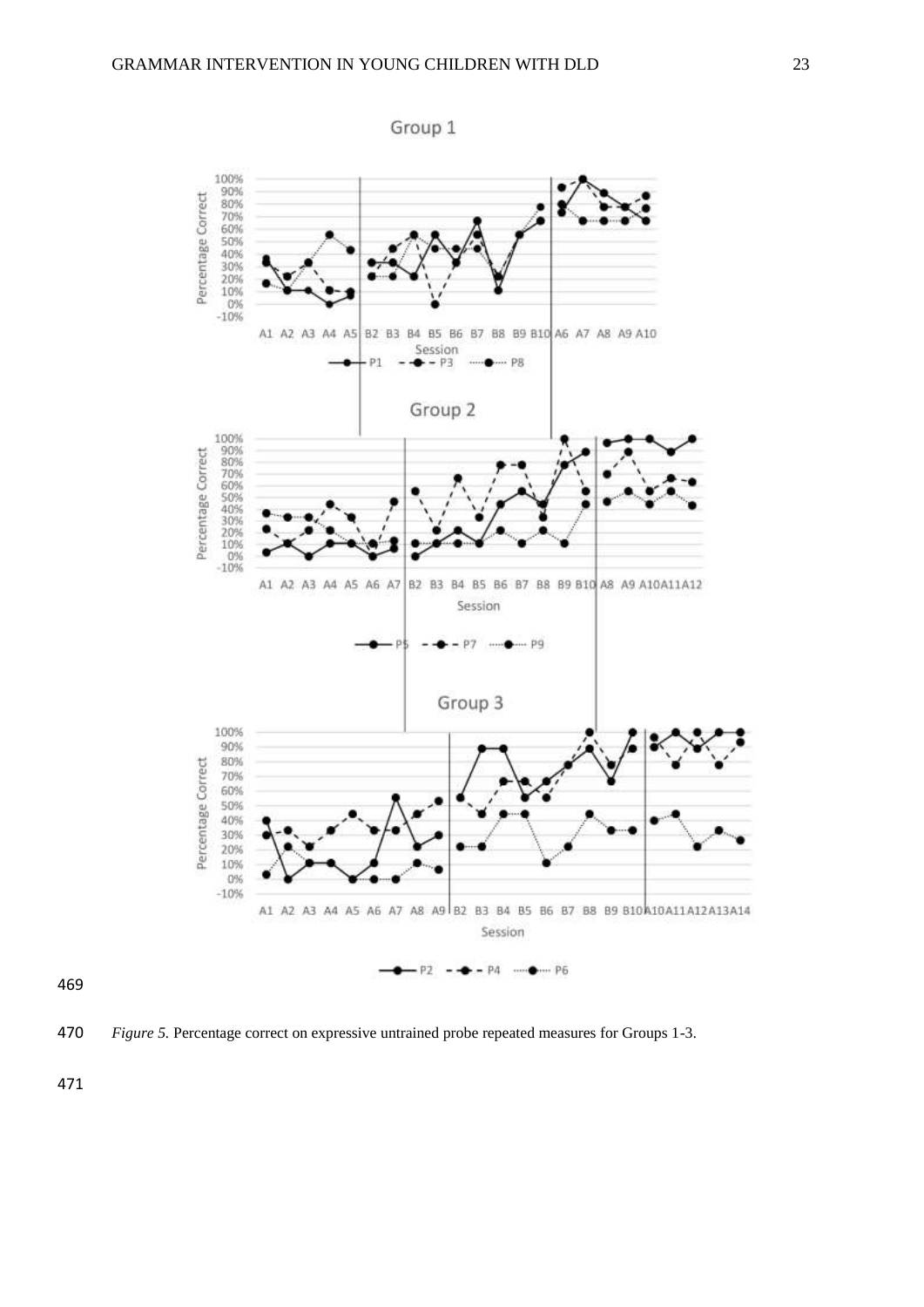472 Table 2

| Participant ID         | Kendall's S | z score | <i>p</i> value | Tau                  | 90% CI          |
|------------------------|-------------|---------|----------------|----------------------|-----------------|
| <b>WITHIN SESSION</b>  |             |         |                |                      |                 |
| P1 <sup>a</sup>        | 55          | 3.37    | $< 0.001*$     | 1.1                  | [0.56, 1]       |
| P2                     | 88          | 3.60    | $< 0.001*$     | 0.98                 | [0.53, 1]       |
| P3 <sup>a</sup>        | 51          | 3.12    | $0.002*$       | 1.02                 | [0.48, 1]       |
| $P4^a$                 | 69          | 2.82    | $0.005*$       | 0.77                 | [0.32, 1]       |
| $\mathbf{P}5$          | 70          | 3.42    | $< 0.001*$     | $\mathbf{1}$         | [0.52, 1]       |
| P <sub>6</sub>         | 66          | 2.70    | $0.007*$       | 0.73                 | [0.29, 1]       |
| P7                     | 56          | 2.73    | $0.006*$       | 0.80                 | [0.32, 1]       |
| $P8^a$                 | 15          | 0.92    | 0.36           | 0.30                 | [0.24, 0.84]    |
| P <sub>9a</sub>        | 85          | 4.15    | $< 0.001*$     | 1.21                 | [0.73, 1]       |
|                        |             |         |                | <b>Aggregated ES</b> |                 |
| Group                  |             |         | $< 0.001*$     | 0.88                 |                 |
| <b>BETWEEN SESSION</b> |             |         |                |                      |                 |
| P1 <sup>a</sup>        | 57          | 3.49    | $< 0.001*$     | 1.14                 | [0.60, 1]       |
| P2                     | 88          | 3.59    | $< 0.001*$     | 0.98                 | [0.53, 1]       |
| $P3^a$                 | 57          | 3.49    | $< 0.001*$     | 1.14                 | [0.60, 1]       |
| $P4^a$                 | 57          | 2.33    | $0.02*$        | 0.63                 | [0.19, 1]       |
| P <sub>5</sub>         | 70          | 3.42    | $< 0.001*$     | 1.00                 | [0.52, 1]       |
| P <sub>6</sub>         | 37          | 1.51    | 0.13           | 0.41                 | $[-0.04, 0.86]$ |
| P7                     | $\sqrt{48}$ | 2.34    | $0.02*$        | 0.69                 | [0.20, 1]       |
| $P8^a$                 | 15          | 0.92    | 0.36           | 0.30                 | $[-0.24, 0.84]$ |
| P <sub>9a</sub>        | 85          | 4.13    | $< 0.001*$     | 1.21                 | [0.73, 1]       |
|                        |             |         |                | <b>Aggregated ES</b> |                 |
| Group                  |             |         | $< 0.001*$     | 0.83                 |                 |
| <b>UNTRAINED</b>       |             |         |                |                      |                 |
| P1 <sup>a</sup>        | 40          | 2.67    | $0.007*$       | 0.89                 | [0.34, 1]       |
| P2                     | 79          | 3.49    | $< 0.001*$     | 0.98                 | [0.52, 1]       |
| P3 <sup>a</sup>        | 30          | 2.00    | $0.05*$        | 0.67                 | [0.12, 1]       |

473<br>474 474 *Summary of expressive repeated measures baseline versus treatment phase contrasts on trained and untrained targets*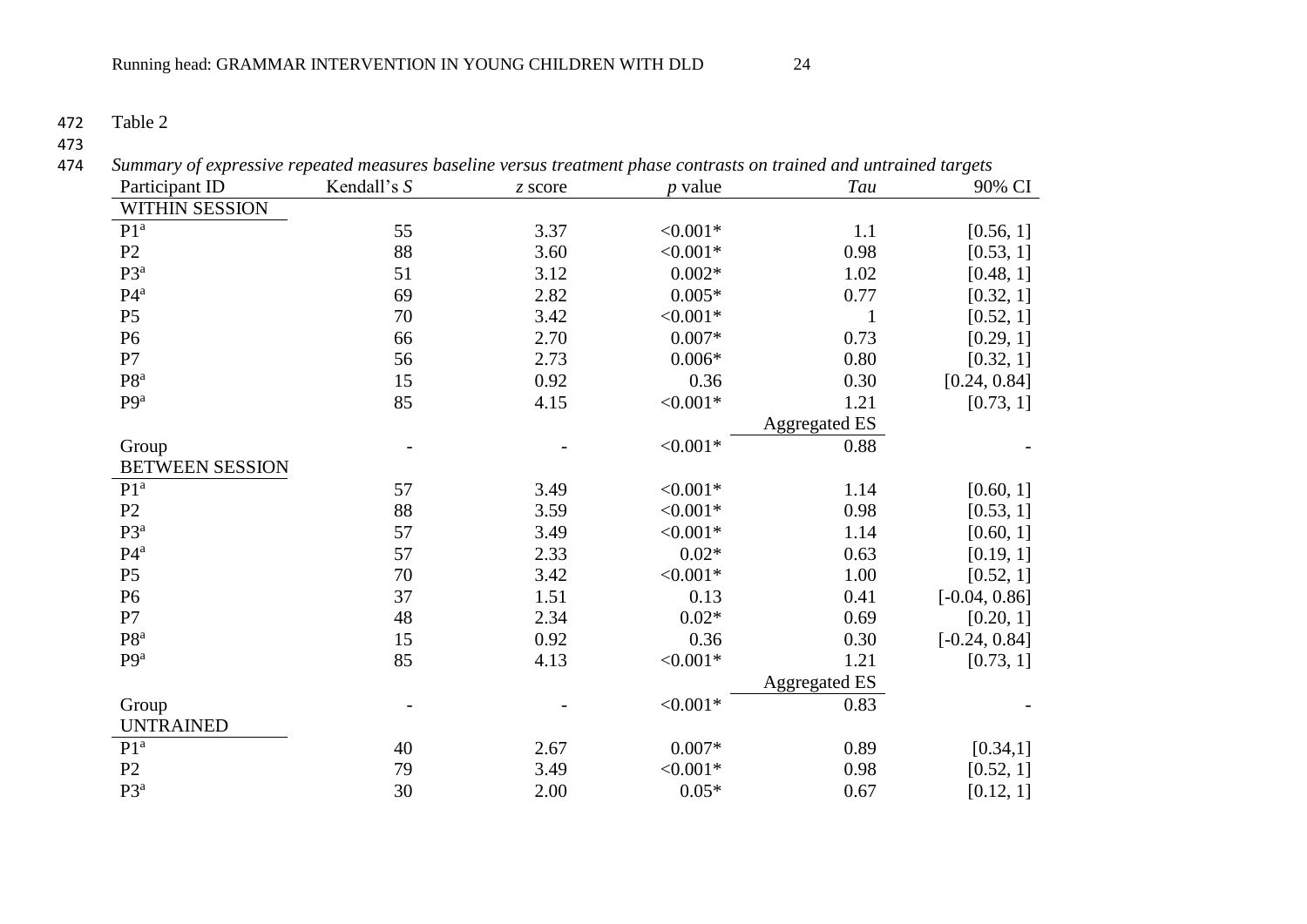### GRAMMAR INTERVENTION IN YOUNG CHILDREN WITH DLD 25

| $P4^a$          | 56   | 2.47    | $0.01*$  | 0.69                 | [0.23, 1]    |
|-----------------|------|---------|----------|----------------------|--------------|
| P <sub>5</sub>  | 45   | 2.38    | $0.02*$  | 0.71                 | [0.22, 1]    |
| P <sub>6</sub>  | 73   | 3.22    | $0.001*$ | 0.90                 | [0.44, 1]    |
| P7              | 44   | 2.33    | $0.02*$  | 0.70                 | [0.21, 1]    |
| P8 <sup>a</sup> | 13   | 0.87    | 0.39     | 0.29                 | [0.26, 0.84] |
| P <sub>9a</sub> | $-8$ | $-0.42$ | 0.67     | $-0.13$              | [0.62, 0.37] |
|                 |      |         |          | <b>Aggregated ES</b> |              |
| Group           |      |         | < 0.001  | 0.64                 |              |

475 *Notes.* CI= confidence interval; ES= effect size  $*$  sig.

476 \*sig.

477 aunstable baseline corrected

478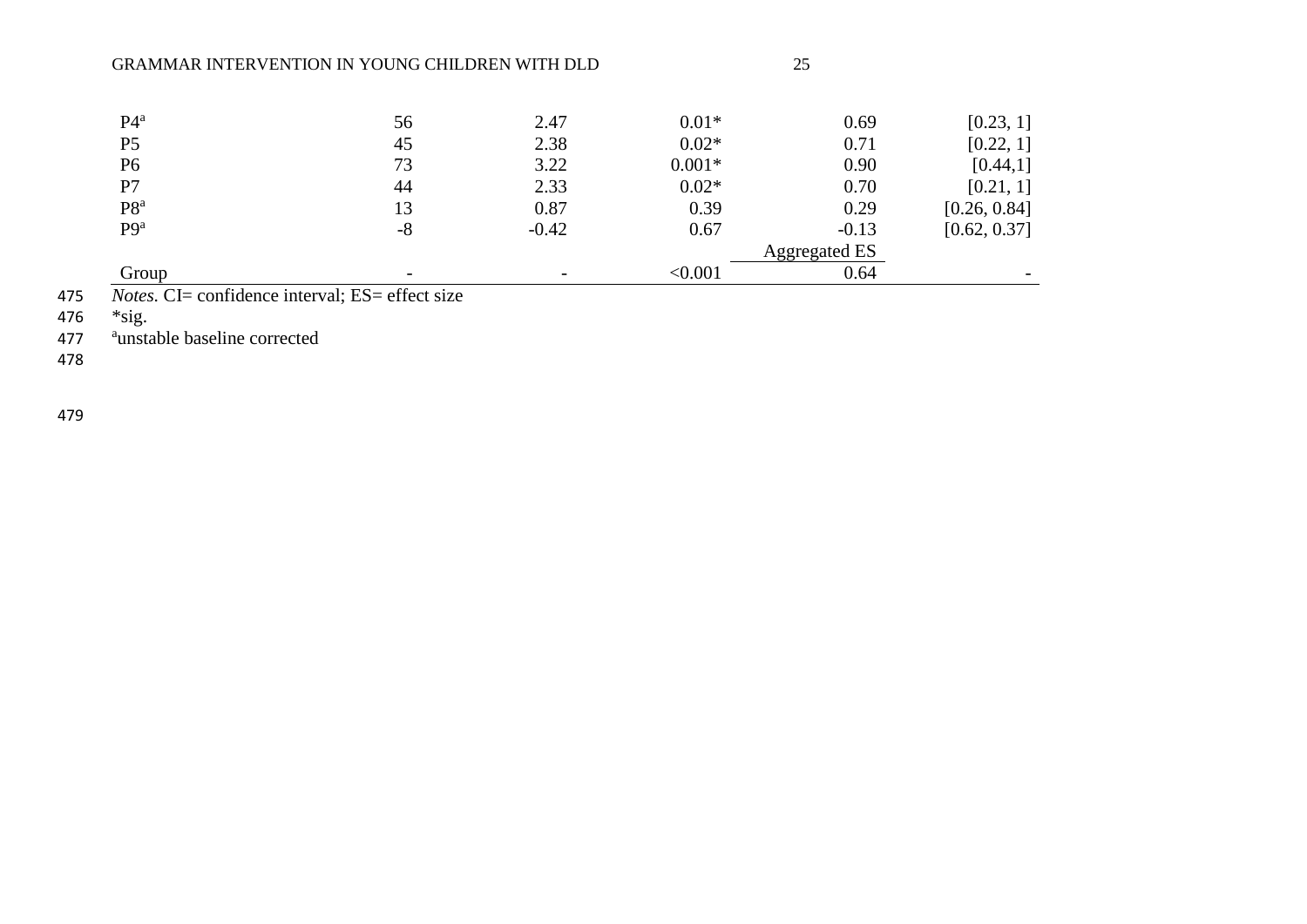| 480 | Analysis of Tau scores revealed a significant negative trend in performance for P1                   |
|-----|------------------------------------------------------------------------------------------------------|
| 481 | $(Tau = -0.40)$ , P6 (Tau = -0.40) and P7 (Tau = -0.40) across five datapoints in the post-          |
| 482 | intervention maintenance phase. Note the Tau values for these three participants is at               |
| 483 | minimum level for baseline trend (Tau = $\pm$ 0.40) corrections according to Parker et al. (2011).   |
| 484 | For expressive 3S extension probes, P7 (Tau = 0.62), P8 (Tau = 0.60) and P9 (Tau =                   |
| 485 | 0.57) demonstrated an unstable baseline with a positive trend. During the intervention phase,        |
| 486 | P6 demonstrated significant improvement ( $p = .03$ ) and P9 demonstrated significant decline        |
| 487 | $(p = .03)$ . Phase contrasts yielded a non-significant $(p = .65)$ aggregated effect size of -0.05. |
| 488 | P1 (Tau = 0.80), P2 (Tau = 0.40) and P4 (Tau = 0.70) demonstrated positive trend in the post-        |
| 489 | intervention maintenance phase.                                                                      |
| 490 | For expressive 's control probes, P2 (Tau = 0.69) and P4 (Tau = 0.61) showed                         |

 unstable baselines with positive trends, while P9 (*Tau* = -0.43) showed an unstable baseline 492 with a negative trend. Of the nine participants, both P1 ( $p = .013$ ) and P3 ( $p = .004$ ) demonstrated significant improvement during the intervention phase. Phase contrasts yielded a non-significant (*p* = .33) aggregated effect size of 0.10. P5 (*Tau*= 0.40) continued to show positive trend in the post-intervention maintenance phase, while P7 (*Tau*= -0.50), P8 (*Tau*= - 0.40) and P9 (*Tau*= -0.40) showed negative trend.

 **Single subject treatment effects (grammaticality judgement).** Pre-intervention baselines for past tense grammaticality judgement probes were stable for all participants. Only one participant (P5) improved significantly in correctly judging grammaticality on 500 trained verbs tested within sessions ( $p = 0.02$ ). P1 ( $p = 0.04$ ) and P4 ( $p = 0.04$ ) improved significantly on trained verbs tested between sessions, and a small (0.26) yet significant (*p*=.009) effect size across participants was calculated. Only one (P2) participant demonstrated significant trend in correct grammaticality judgement of untrained *-ed* verbs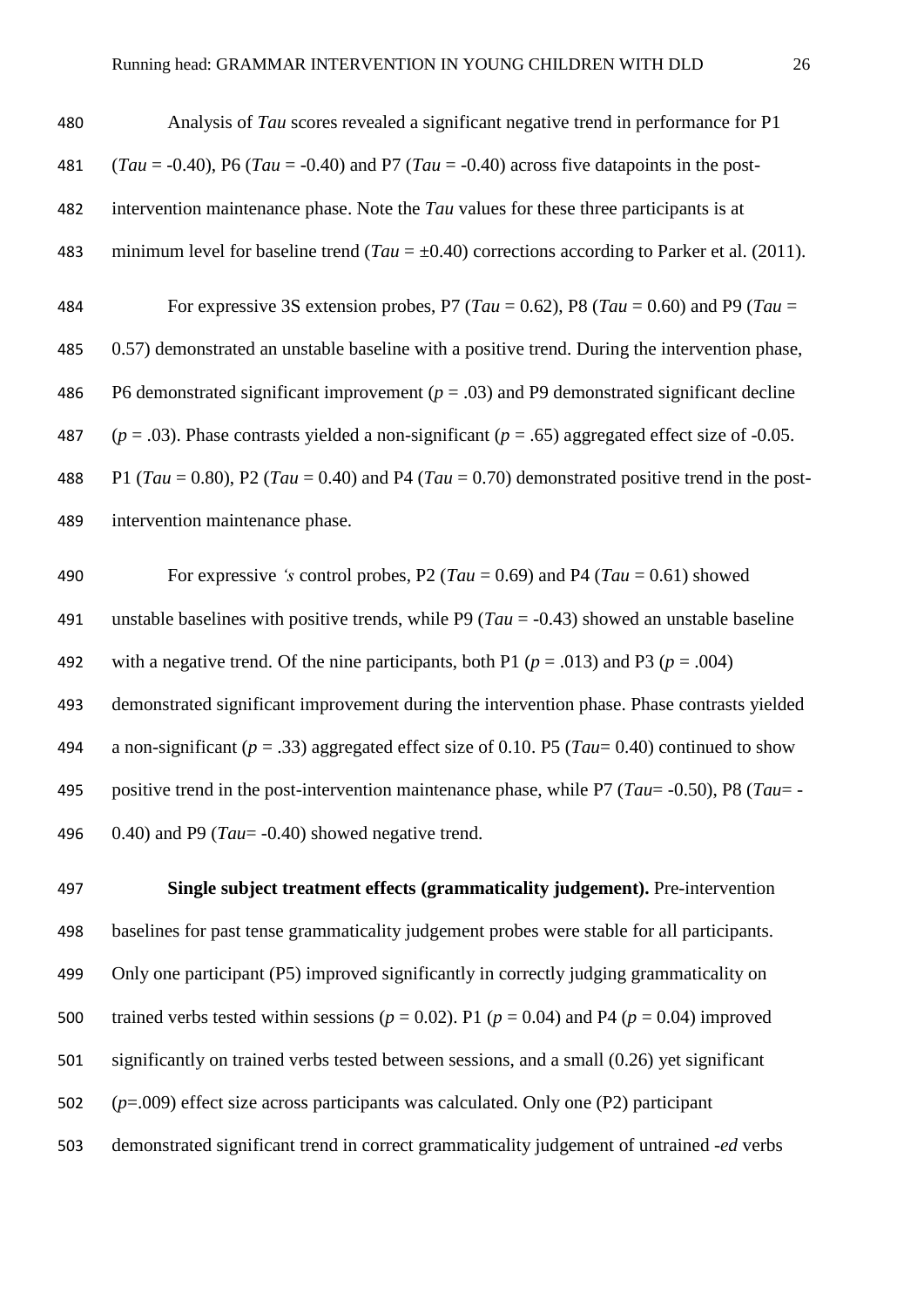504 during the intervention phase  $(p = .02)$ .

| 505 | For grammaticality judgement 3S extension probes, P8 showed an unstable baseline                      |
|-----|-------------------------------------------------------------------------------------------------------|
| 506 | with negative trend, $Tau = -0.40$ . P4 demonstrated significant improvement during                   |
| 507 | intervention ( $p = .02$ ) and P8 demonstrated significant negative trend ( $p = .02$ ). P2 (Tau = -  |
| 508 | 0.80). Phase contrasts yielded a small, yet significant ( $p = .03$ ) aggregated effect size of 0.22. |
| 509 | P8 (Tau = -0.40) demonstrated negative trend in the maintenance phase, while P3 (Tau =                |
| 510 | 0.53) demonstrated positive trend.                                                                    |

 For grammaticality judgement *'s* control probes, P4 demonstrated negative trend, while P7 (*Tau* =0.65) and P8 (*Tau* =0.90) demonstrated positive trend during baseline. P2 513 demonstrated significant positive trend during intervention  $(p = 0.02)$ . Phase contrasts yielded a non-significant (*p* = .76) aggregated effect size of 0.03. P4 demonstrated negative trend in the maintenance phase, *Tau* = -0.40.

 **Within-group concurrent approach.** Mean scores and standard deviations for *-ed* production and grammaticality judgement at four timepoints are presented in Table 3. A Friedman two-way ANOVA demonstrated that production of untrained *-ed* verbs differed 519 significantly between timepoints,  $\chi^2$ <sub>F</sub> = 22.47, *df* =3, *p* <.001. Post-hoc Wilcoxon Signed 520 Rank tests and a Bonferroni adjusted  $\alpha$  of 0.0167 (0.05/3 comparisons: Timepoint 1 vs Timepoint 2; Timepoint 2 vs Timepoint 3, and; Timepoint 3 vs Timepoint 4) showed *-ed* production was significantly higher at Timepoint 3 (Mean Rank= 3.78) than at Timepoint 2 523 (Mean Rank= 1.56),  $z = -2.67$ , *N*-Ties = 9,  $p = .008$ . Differences between other Timepoints were non-significant, suggesting a stable pre-intervention baseline, an observable treatment effect between pre- and post-intervention testing points, and maintenance of gains at a group level. Tests for grammaticality judgement were non-significant.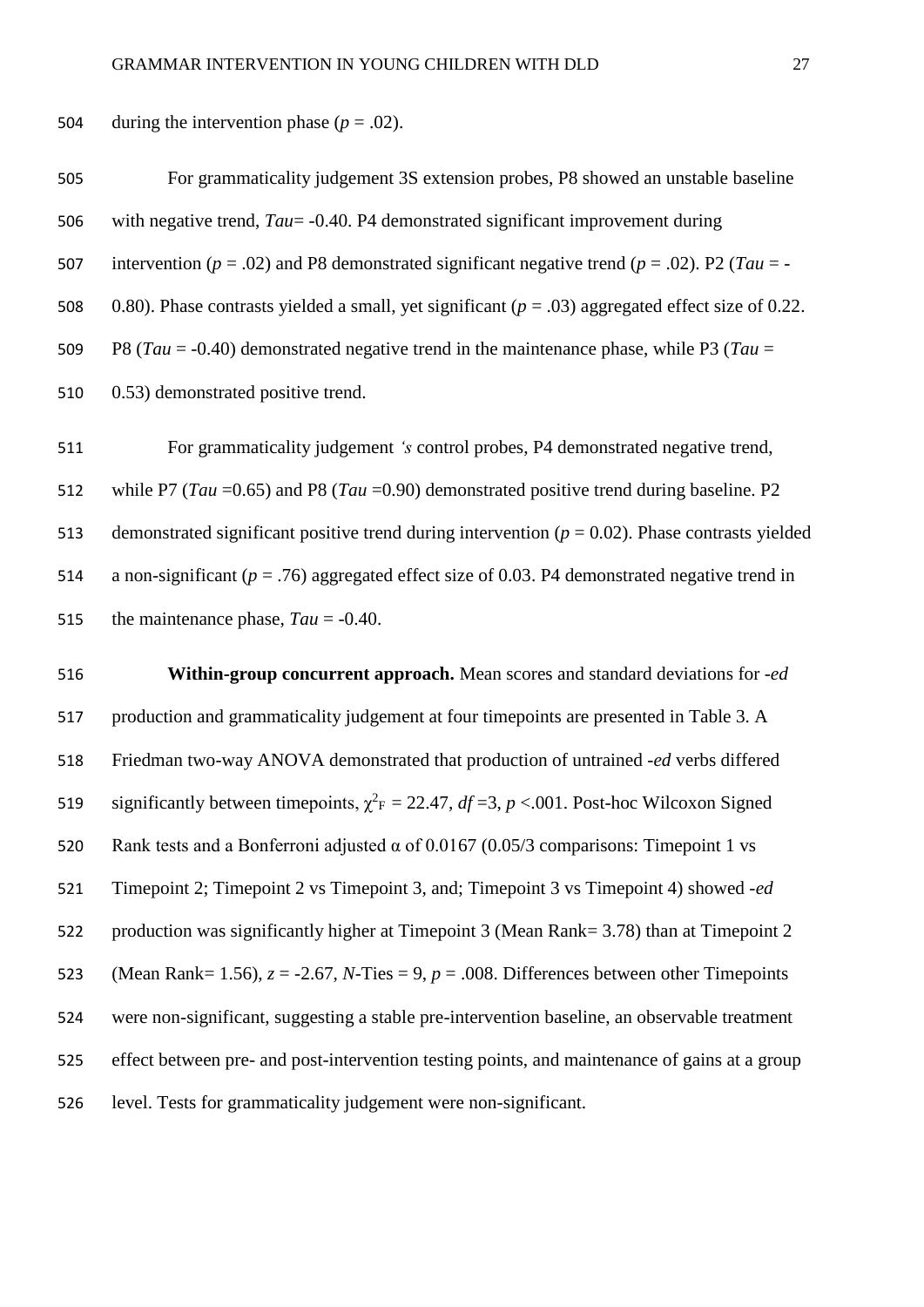528<br>529

*Mean scores on complete sets of untrained past tense verbs across four time points*

|                |                                |                    | Pre-intervention                                                                           |                     | Post-intervention                |
|----------------|--------------------------------|--------------------|--------------------------------------------------------------------------------------------|---------------------|----------------------------------|
|                | Measure                        | Timepoint 1        | Timepoint 2                                                                                | Timepoint 3         | Timepoint 4                      |
|                | Expressive $(30)$              | $7.44$ (SD= 4)     | 7.44 (SD= $5.47$ ) t                                                                       | $22.89$ (SD= 5.97)* | $21.89$ (SD= 7.23) <sup>++</sup> |
|                | Grammaticality                 | $15.22$ (SD= 1.87) | $16.22(SD=1.03)$ +                                                                         | $19.25$ (SD= 4.97)  | $18.78$ (SD= 6.25)               |
|                | judgement $(30)$               |                    |                                                                                            |                     |                                  |
| 530            | Notes. SD= standard deviation. |                    |                                                                                            |                     |                                  |
| 531            |                                |                    | thron-sig. difference between pre-intervention baseline timepoints= stable baseline.       |                     |                                  |
| 532            |                                |                    | *sig. difference between pre- and post-intervention timepoints= observed treatment effect. |                     |                                  |
| 533            |                                |                    | +tnon-sig. difference between post-intervention timepoints= maintained treatment effect.   |                     |                                  |
| 534            |                                |                    |                                                                                            |                     |                                  |
| 535            |                                |                    |                                                                                            |                     |                                  |
| 536            |                                |                    |                                                                                            |                     |                                  |
| 537            |                                |                    |                                                                                            |                     |                                  |
| 538<br>539     |                                |                    |                                                                                            |                     |                                  |
| 540            |                                |                    |                                                                                            |                     |                                  |
| 541            |                                |                    |                                                                                            |                     |                                  |
| 542            |                                |                    |                                                                                            |                     |                                  |
| 543            |                                |                    |                                                                                            |                     |                                  |
| 544            |                                |                    |                                                                                            |                     |                                  |
| 545            |                                |                    |                                                                                            |                     |                                  |
| 546            |                                |                    |                                                                                            |                     |                                  |
| 547            |                                |                    |                                                                                            |                     |                                  |
| 548            |                                |                    |                                                                                            |                     |                                  |
| 549            |                                |                    |                                                                                            |                     |                                  |
| 550            |                                |                    |                                                                                            |                     |                                  |
| 551            |                                |                    |                                                                                            |                     |                                  |
| 552<br>$- - -$ |                                |                    |                                                                                            |                     |                                  |
|                |                                |                    |                                                                                            |                     |                                  |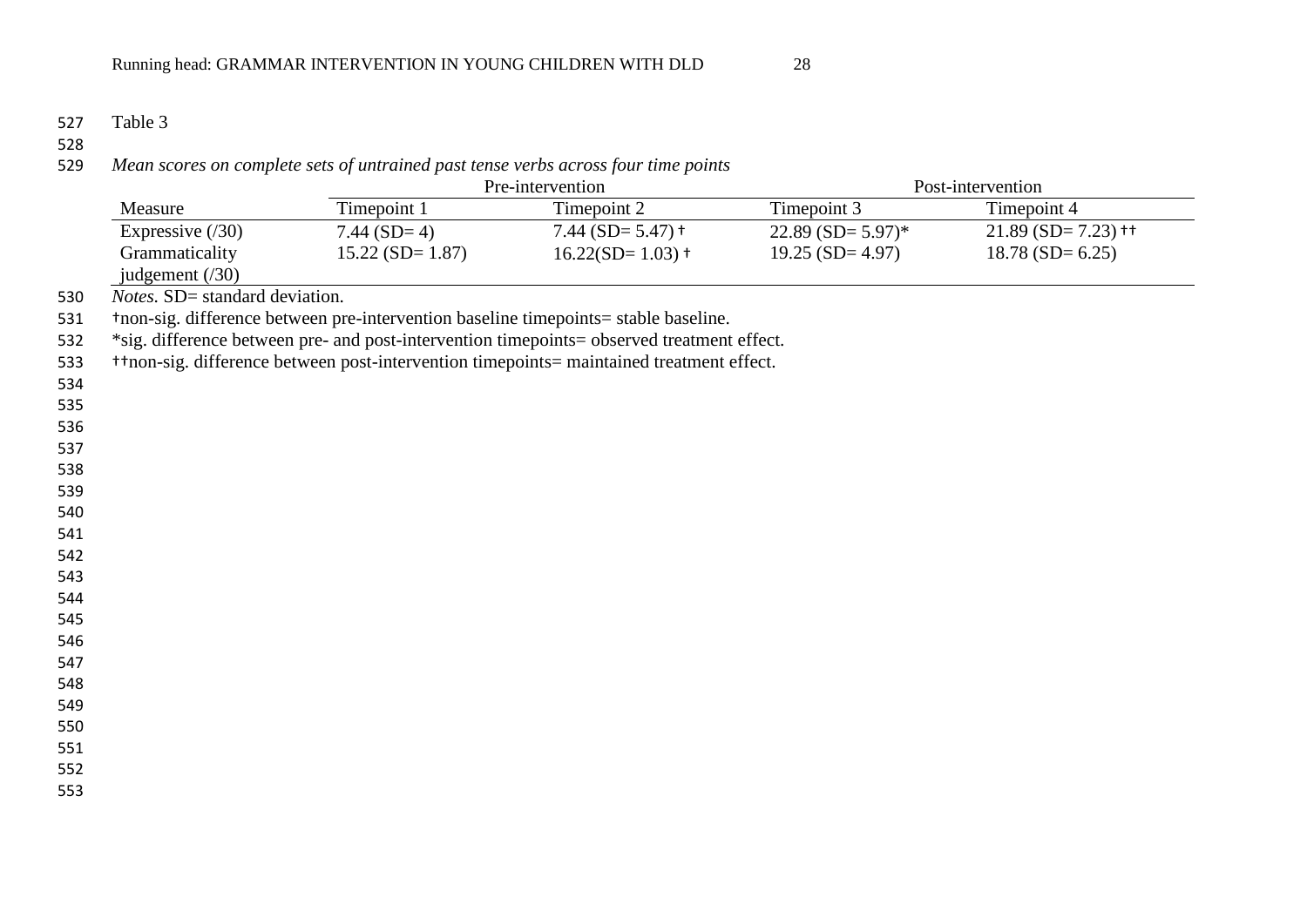554 Table 4

555<br>556

## 556 *Pre- and post-intervention standard scores*

557

|                | SPELT-3          |                   | TROG-2           |                   |
|----------------|------------------|-------------------|------------------|-------------------|
| Participant ID | Pre-intervention | Post-intervention | Pre-intervention | Post-intervention |
| P <sub>1</sub> | 69               | $76(2.78)$ *      | 74               | 76 (0.24)         |
| P <sub>2</sub> | 90               | $111(9.33)*$      | 97               | 95(0.24)          |
| P <sub>3</sub> | 79               | $102(6.83)*$      | 86               | 93(0.83)          |
| P <sub>4</sub> | 71               | $105(13.54)^*$    | 81               | 83 (0.24)         |
| P <sub>5</sub> | 57               | $90(13.14)^*$     | 81               | 86(0.35)          |
| P <sub>6</sub> | 72               | 78 (0.64)         | 65               | 58 $(-0.83)$      |
| P7             | 84               | $100(6.37)^{*}$   | 62               | 74 (1.42)         |
| P <sub>8</sub> | 69               | $88(7.54)^*$      | 79               | $97(2.12)^*$      |
| P <sub>9</sub> | 57               | 78 (8.33)*        | 65               | 67(0.24)          |

558 *Notes*. Scores are standard scores with a mean of 100 and SD of 15. RCI= reliable change index; SPELT-3= Structured Photographic Expressive 559 Language Test  $3<sup>rd</sup>$  Edition; TROG-2= Test of Reception of Grammar  $2<sup>nd</sup>$  Edition.

560 \*statistically significant, i.e. above 1.96.

561

562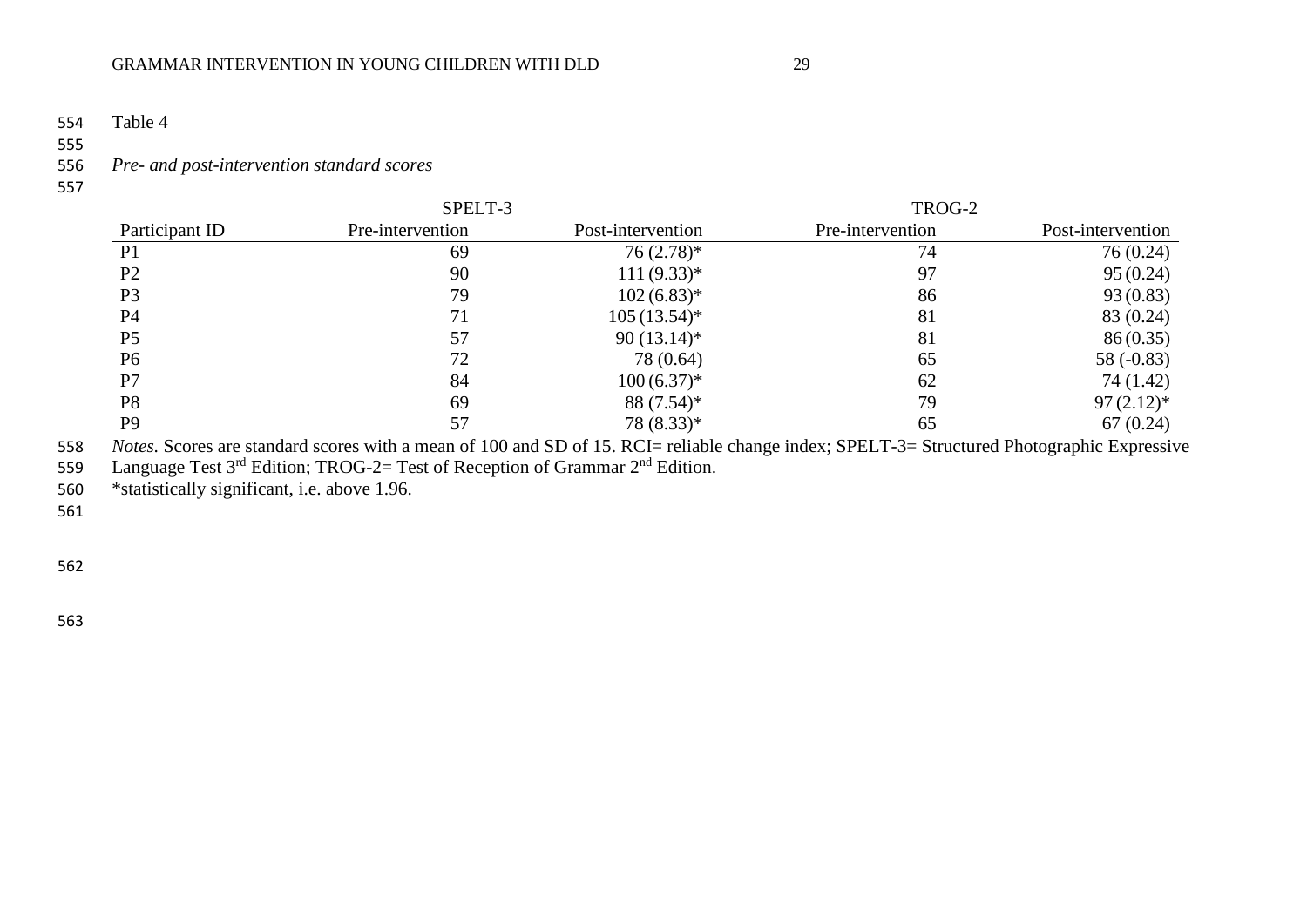| 564 | <b>Analysis of pre-post results.</b> Pre- and post-intervention standard scores on the       |
|-----|----------------------------------------------------------------------------------------------|
| 565 | SPELT-3 and TROG-2 are reported in Table 4. Exceeding the RCI of 1.96 indicates              |
| 566 | statistically significant improvement. All but one participant (P6) exceeded the RCI for the |
| 567 | SPELT-3. Further, for the majority of participants, post-intervention standard scores        |
| 568 | exceeded the manual-reported confidence intervals (90% and 95%) around their pre-            |
| 569 | intervention standard scores. Note, however, that even though P1's RCI was significant, his  |
| 570 | post-SPELT-3 standard score of 76 does not exceed the 90% and 95% confidence interval        |
| 571 | around his pre-SPELT-3 standard score of 69. One participant (P8) exceeded the RCI for the   |
| 572 | TROG-2 (2.12).                                                                               |
| 573 | <b>Adverse events</b>                                                                        |

 In the case of absence during the intervention phase, participants (P5, P6, P7, P8 and P9) attended a make-up session in the final week of intervention in which within session and between session teaching probes were collected. Due to issues with attention and engagement, procedural changes occurred for P6, who received 30 trials per session, and the systematic cueing hierarchy was limited to elicited imitation.

#### **Discussion**

 This study evaluated the efficacy of an explicit grammar intervention combining metalinguistic training and grammar facilitation aimed to improve regular past tense (*-ed*) marking for nine children aged 5;10-6;8 years with DLD. Intervention taught *-ed* marking through explicit rule instruction and visual supports using the SHAPE CODING<sup>TM</sup> system. A systematic cuing hierarchy (Smith-Lock et al., 2015) was used to support participants. This study contributes to the design, development and evaluation of intervention efficacy by moving through levels of evidence and analogous research designs (Robey, 2004).

**Treatment effects**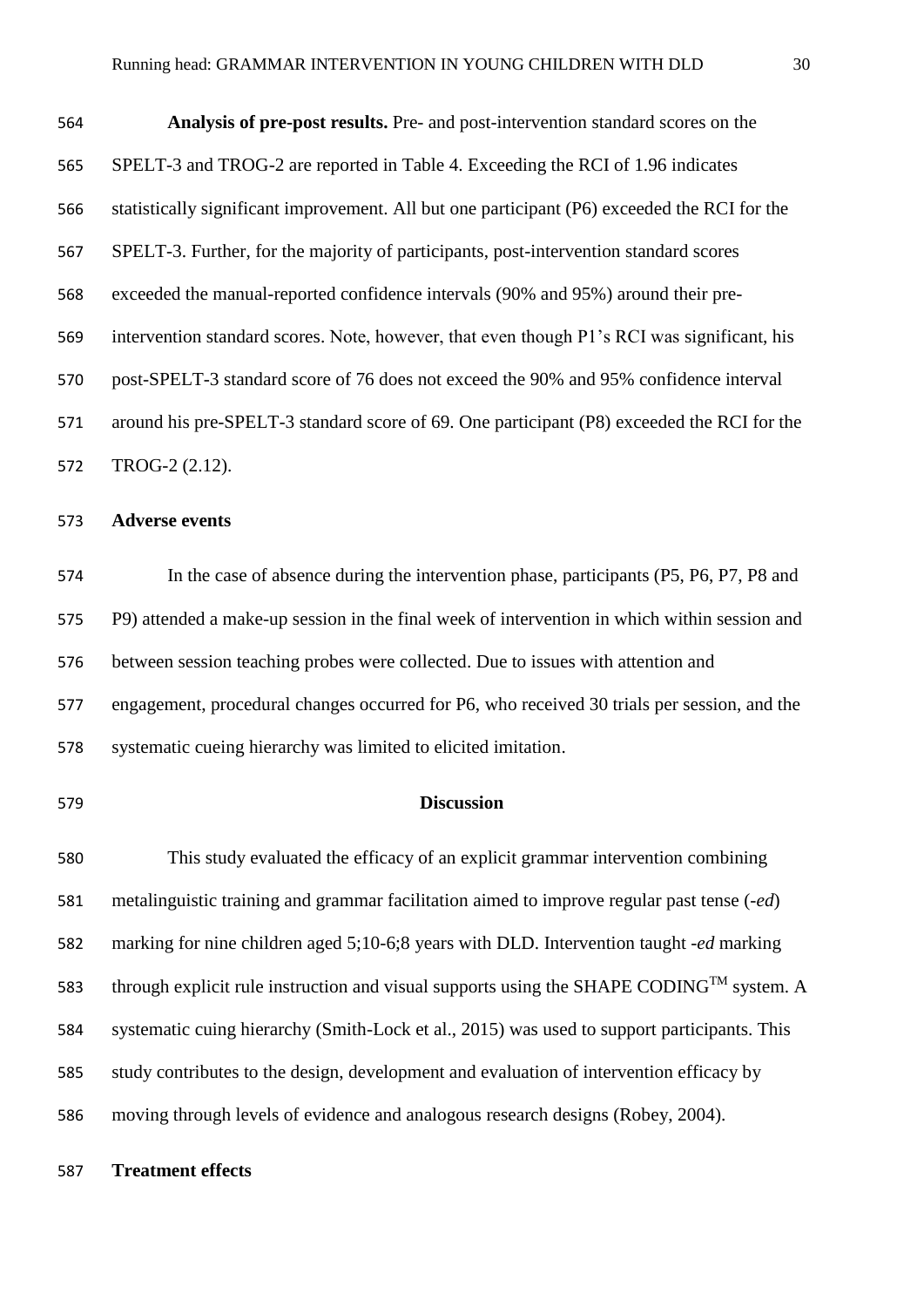**Single subject analyses.** We hypothesised participants would improve significantly on *-ed* verbs trained and probed within sessions and between sessions. Most participants improved on expressive repeated measures of trained verbs with large effects, indicating this intervention is efficacious for improving production of *-ed* verbs taught in sessions. Further, most participants improved on untrained verbs with medium effects, suggesting generalisation. Within-group Friedman non-parametric two-way ANOVA also demonstrated a generalised treatment effect, which was maintained for five weeks. For grammaticality judgement, only three participants improved on trained verbs, one improved significantly on untrained verbs, and another continued to improve five weeks post-intervention. Few gains were observed across participants on an extension measure (3S) and on control measures of *'s* both production and grammaticality judgement. Limited progress on control probes strengthens our ability to attribute improvement on *-ed* production to intervention. Results support the efficacy of intervention to improve *-ed* production on trained and untrained verbs; however, we observed limited gains on grammaticality judgement measures.

 Visual inspection of expressive repeated measures reflects results from statistical analysis regarding the immediacy of the functional relation between *-ed* production and intervention. That is, positive trend is observable upon the staggered introduction of intervention across participants. Specifically, trained expressive probes appeared to improve more rapidly, as early as week one of intervention, whereas for untrained verbs gains are observable around the five-week mark across participants. Finally, visual inspection revealed production of *-ed* on untrained verbs remained relatively stable for all children during the post-intervention phase, supporting findings from within-group statistical analysis.

 **Pre-post comparisons.** Pre-post comparisons of standard measures of expressive and receptive grammar across participants mirrored single-subject analyses. Of the nine participants, eight exceeded the RCI for expressive grammar and one child exceeded the RCI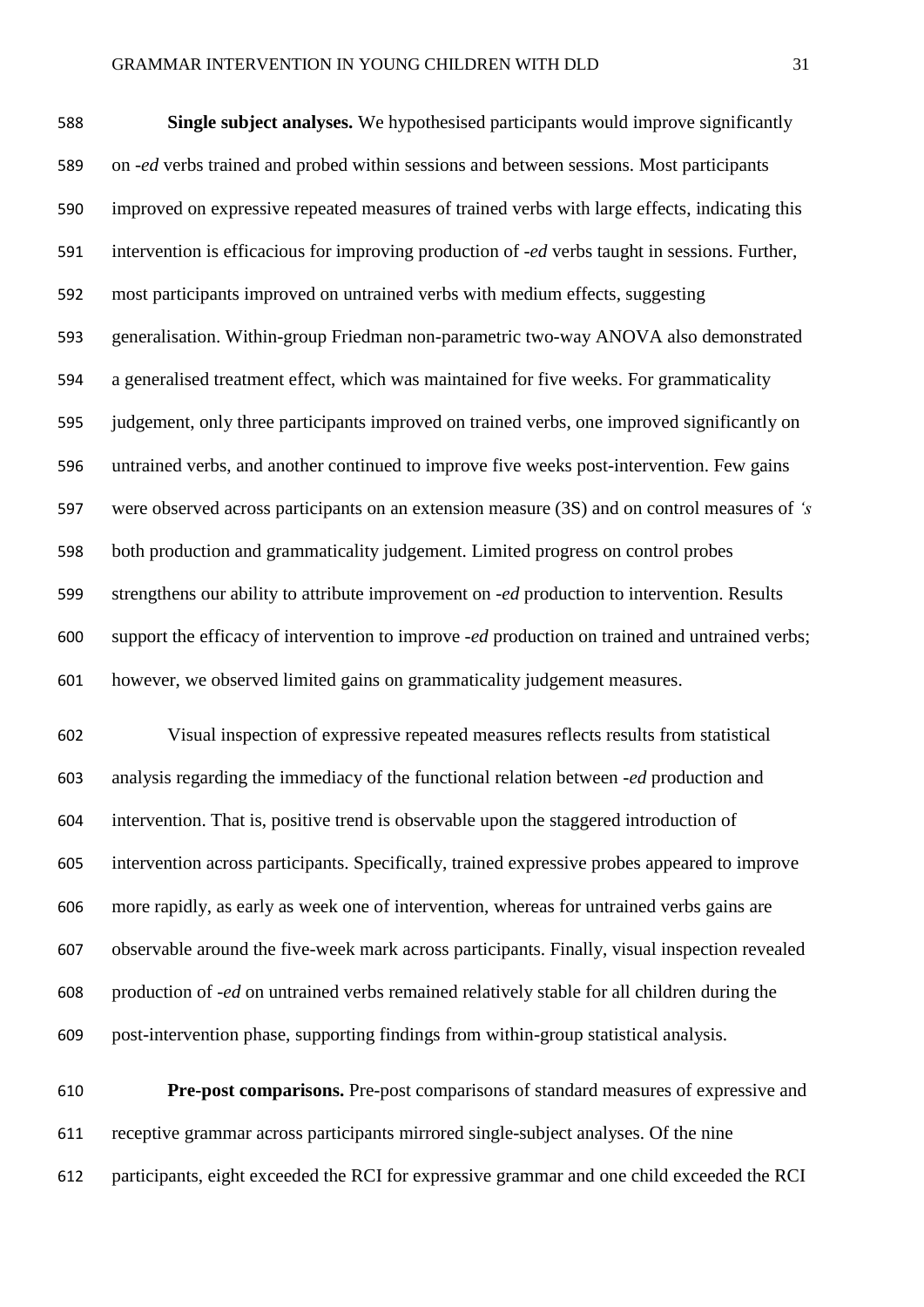for receptive grammar. Overall, pre-post analyses suggest the intervention had a broad effect on expressive grammar captured through standardised grammar measures. However, effects on measures of grammar comprehension were modest compared to expressive grammar.

**General discussion**

 Results from the current study support and build upon findings in the literature. Finestack (2018) demonstrated efficacy of explicit-implicit instruction using novel morphemes, suggesting that the experimental approach may yield quicker gains, and improvement closer to mastery compared to existing implicit-only intervention procedures. Further, Finestack called for an evaluation of treatment effectiveness using true English morphemes across measures of maintenance and generalisation to progress the clinical applicability of research findings. Calder et al. (2018) piloted intervention with a small group of early school-age children diagnosed with DLD. Findings suggested intervention implemented over five weeks, twice per week without predefined dosage improved *-ed* production of untrained verbs and standard measures of expressive and receptive grammar. The authors concluded maintaining consistent dosage (i.e. 50 trials) and extending duration (i.e. 10 weeks) may improve production on untrained verbs and discern optimal dose to allow replication for clinical practice.

 The current study applied recommended changes to intervention dose and intensity, and predictions were supported. Further, using measures of verbs trained in session and those from previous sessions allowed analysis of within- and between-session gains (e.g. Finestack, 2018). We saw that children showed greater and more rapid improvement on trained verbs probed within and between sessions compared to untrained verbs. However, gains in standard measures of receptive grammar were not observed to the extent reported in Calder et al. (2018). It is likely that reduced improvement on the measure is attributable to the baseline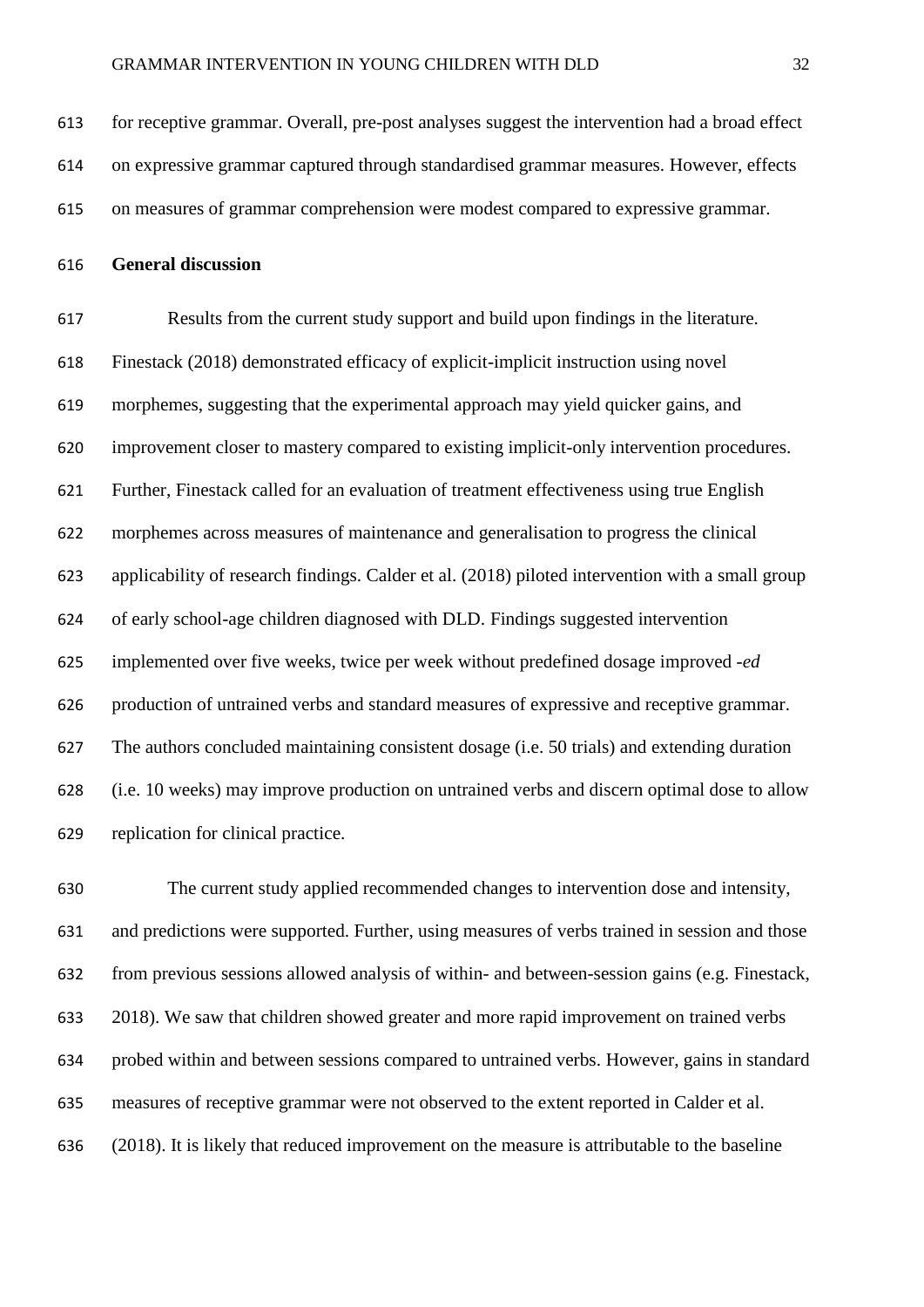performance of the participants from the current study. That is, the baseline scores of the current group of participants were higher than those reported in Calder et al., which may suggest fewer gains were to be made on such a measure. This finding is consistent with literature suggesting that receptive grammar is less amenable to improvement when compared to expressive grammar (Ebbels, 2014).

 From a theoretical perspective, limited improvement on receptive measures may be due to the status of internal representations of language remaining relatively fixed. However, increased production practice may establish new representations, such as those practised within sessions, which are generalizable to similar targets, such as other verbs marked for *-ed* or 3S. This pattern was observed with two participants (P2 and P4, respectively), so future research is needed explore this claim further. Alternatively, the current standard measures of receptive grammar may fall short of their aim. Recently, Frizelle et al. (2019) found multiple- choice grammar tasks may underestimate children's abilities compared to truth-value tasks. In the current study, probing grammaticality judgment of trained and untrained verbs allowed investigation of improvement of obligatory tense marking as a specific behavior, although improvement was limited across participants. This may provide evidence of the persistent nature of language disorder (e.g. Dale et al., 2018). Alternatively, the task may be implicated by other cognitive factors, such as phonological short-term memory. Regardless, further research is needed to unpack effective methods to treat receptive language difficulties.

 Current findings are comparable to recent studies targeting *-ed* marking in children with DLD. For example, in a study using similar procedures to the current study, Smith-Lock et al. (2015) demonstrated explicit rule instruction coupled with a systematic cueing hierarchy was more effective in improving morphosyntax in preschool children with DLD when compared to recasting alone. A key difference to intervention procedures reported in this study is the inclusion of visual metalinguistic training and the *explicit* use of the cueing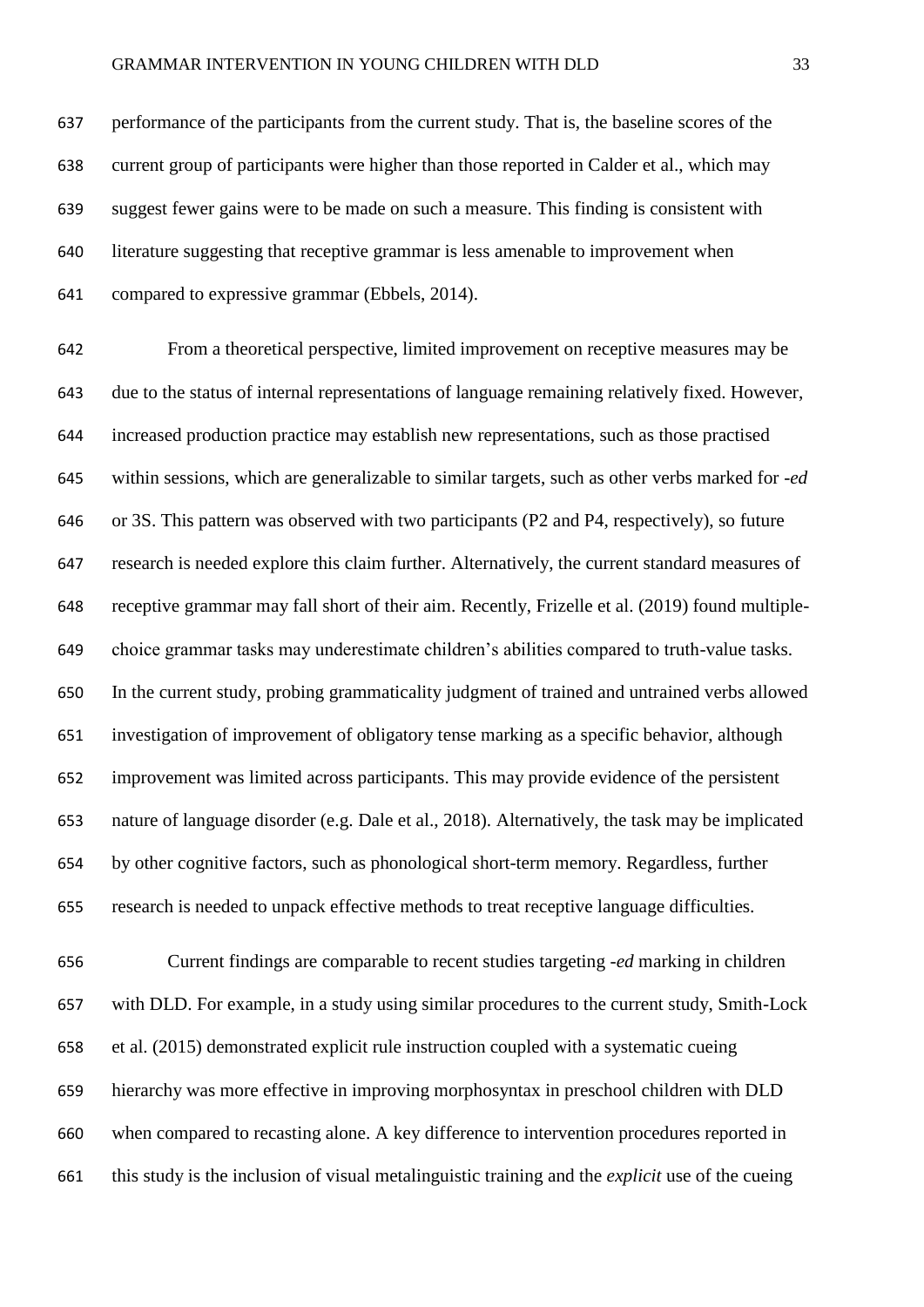#### GRAMMAR INTERVENTION IN YOUNG CHILDREN WITH DLD 34

 hierarchy. That is, cues in this study were presented to highlight the targeted behaviour was not observed, and so the children were encouraged to reflect on the rule they had just been taught with the support of visuals and to self-correct. Further, the current study implemented over double the cumulative intensity than Smith-Lock et al. (2015), although trials were not specified in that study, so it is challenging to make direct comparisons. Finally, Van Horne et al. (2017) reported positive treatment outcomes following intervention targeting *-ed* production. Importantly, the primarily implicit intervention procedures outlined in Van Horne et al. were effective in improving *-ed* for both studied groups following 36 sessions, which is markedly longer than dose duration reported here and by Smith-Lock et al. (2015), suggesting that explicit interventions may be more time efficient in improving expressive grammar outcomes. Future research is needed to compare the superiority of the two approaches to intervention.

 This study further extends on a body of research evaluating the efficacy and effectiveness of explicit interventions using visual support strategies to improve grammatical 676 knowledge for children with language difficulties, specifically, the SHAPE CODING<sup>TM</sup> system (Ebbels, 2007). Positive results of use of the system have been reported with older children with DLD (Ebbels et al., 2007, 2014; Kulkarni et al., 2013), younger children with DLD (Calder et al., 2018), and children with complex learning needs (Tobin & Ebbels, 2019). It should be noted that positive results were reported by Finestack (2018) where metalinguistic training without visual support was efficacious in improving grammar in young children with DLD. Continued research in this area will discern the extent to which the 683 visual aspect of the SHAPE CODING<sup>TM</sup> system is responsible for positive treatment effects.

 We saw that children showed greater and more rapid improvement on verbs trained in session when compared to untrained verbs, suggesting children with DLD may have difficulty generalizing grammar skills, particularly those relying upon sequence learning,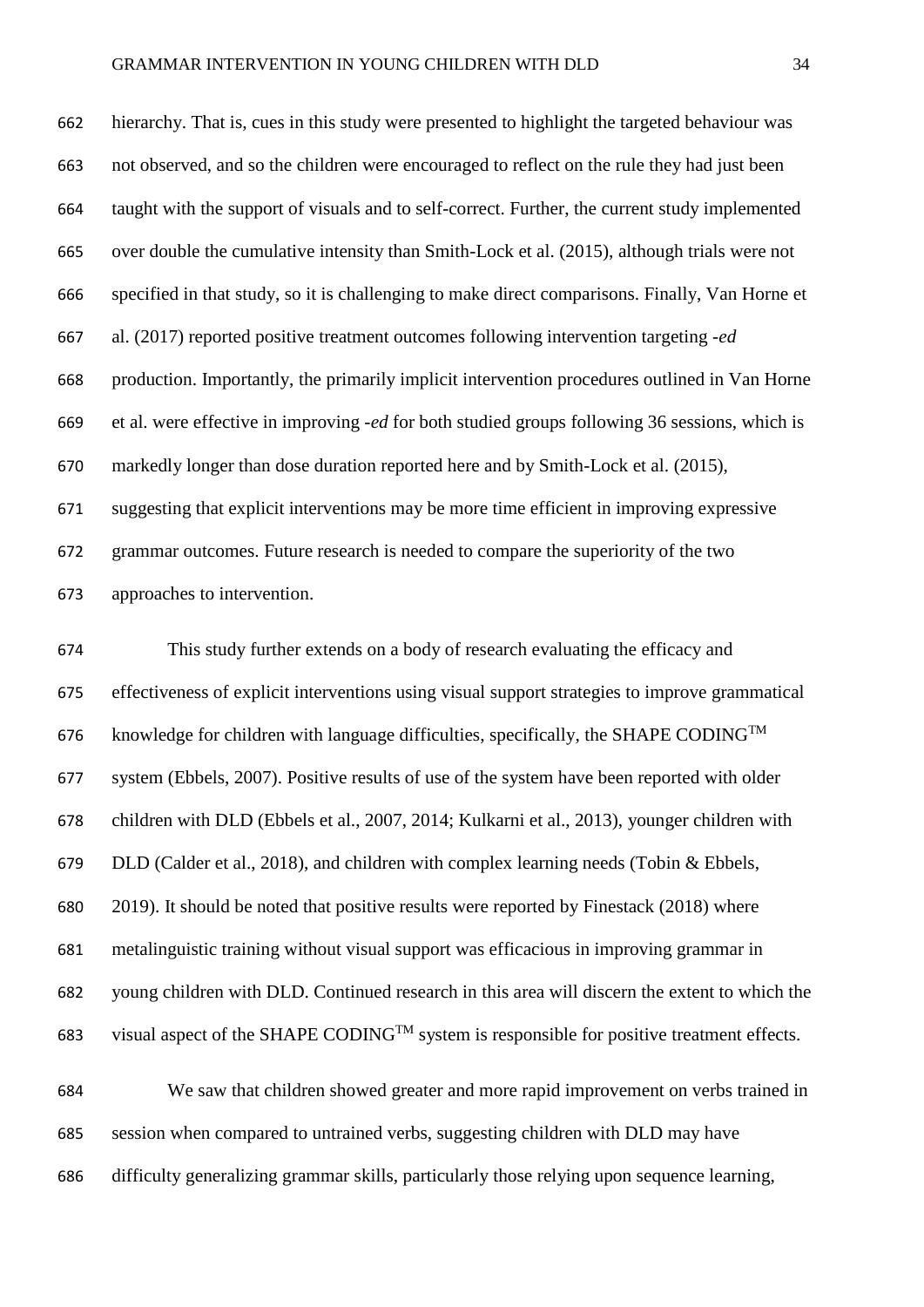such as finiteness marking. Therefore, we are more likely to see immediate improvement in verbs trained via intervention compared to untrained verbs. We also expected there might have been improvement on verbs marked for 3S, however this was not widespread across participants, with P6 improving during intervention, and three (P1, P2, P4) improving post- intervention. This finding suggests that, generally, grammar targets should be taught directly, even if they are linguistically related to existing intervention targets for children with DLD. Further, production practice did not seem to affect grammaticality judgment, however, metalinguistic training may have. That is, regardless of practice trials being held consistent, children for whom *'*Silly Sentences' were introduced (P1, P2, P3, P4, P5, P7) appeared to perform better on repeated measures of grammaticality judgment (see S10, S11, S12). Therefore, introducing the sub-activity at the onset of treatment, rather than awaiting the 80% accuracy criterion, may result in improvement of grammaticality judgment.

 Other factors to consider when evaluating treatment effectiveness are environmental. For example, the participant with the lowest performance in general (P6) had attended the specialist school for the least amount of time, compared to P2 and P4, the strongest performers who were in their third year at the specialist school. It could be that these children were primed to learn during language-based tasks more so than P6. However, P6 also had the lowest pre-intervention language scores and received fewer trials throughout the intervention phase. Nonetheless, P6 still improved significantly despite these potential barriers. Through SCEDs, evaluating individual treatment responses allows researchers and clinicians to extricate factors related to responsiveness to intervention that may otherwise be lost in group treatment studies (Plante, Tucci, Nicholas, Arizmendi, & Vance, 2018).

**Limitations**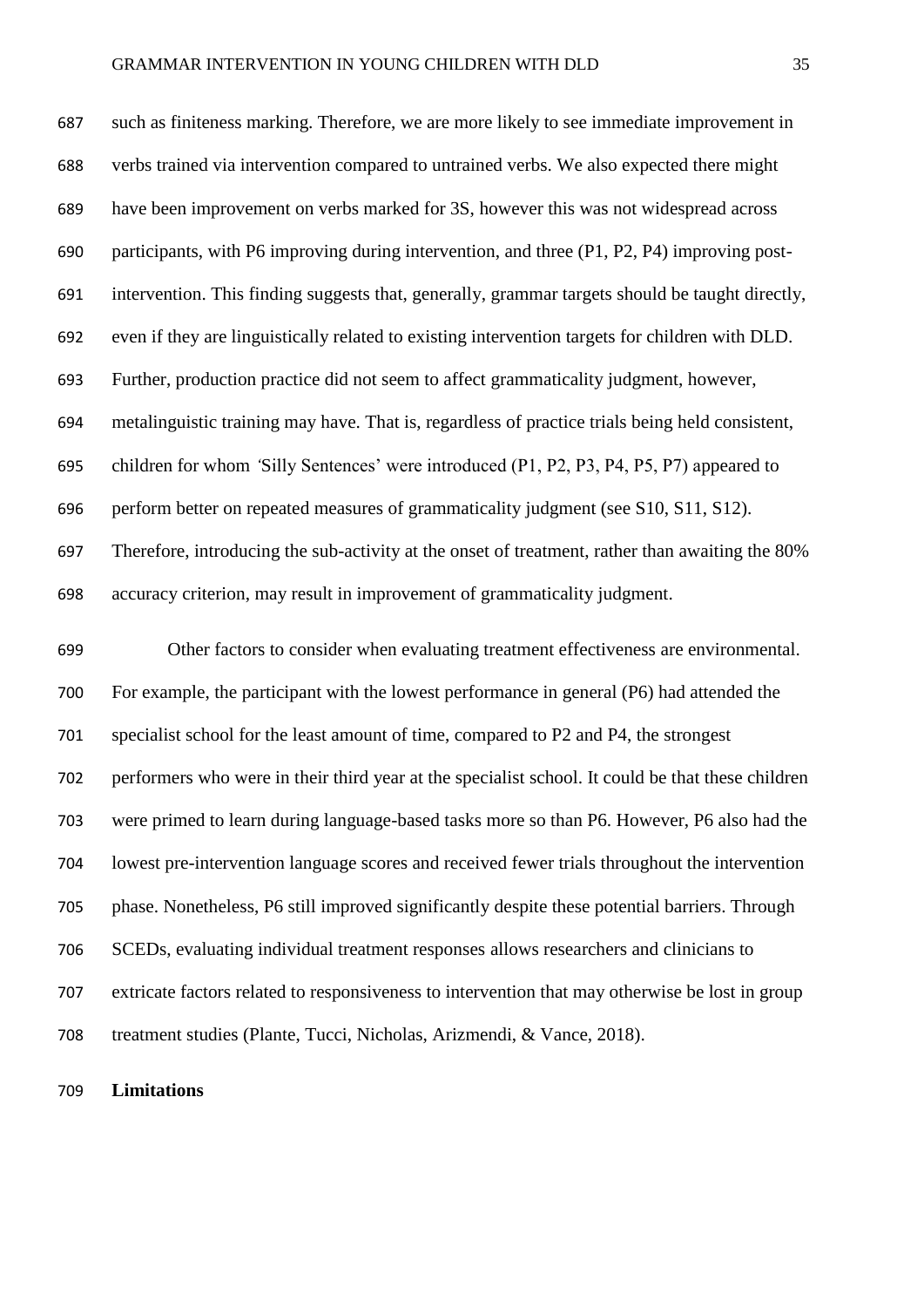There are limitations to this study. Firstly, generalizability of results using SCED must be applied with caution. Although the methodology allows for analysis of treatment effects for individuals, the lack of a control group and relatively small sample size inhibits the ability to make causal inferences regarding treatment effectiveness in relation to the general population. Further, within-participant analysis does not control for the influence of external factors, such as classroom instruction, when compared to robust randomized group comparison studies. Nonetheless, SCEDs provide a useful methodology for establishing an early evidence-base for newly developed interventions (Fey & Finestack, 2008). In fact, Horner et al. (2005) suggests results from a minimum of five studies totaling at least 20 participants across three different research teams are necessary to determine intervention efficacy using high quality SCEDs prior to effectiveness being tested using clinical trials. The current study was designed using guidelines developed by Kratochwill et al. (2012) and Tate et al. (2016) to meet minimum standards for SCED to interpret treatment efficacy. Note that an independent rater did not collect repeated measures within the baseline and intervention phases as per Kratochwill et al.'s (2012) recommendation. However, strong inter-rater reliability values addressed potential observer bias. Secondly, the current study used convenience sampling to recruit participants from a specialized school designed to provide intensive language and literacy support to young children with DLD. While non-verbal IQ was not directly measured as part of this study, all participants were enrolled into an educational program for children with DLD in the presence of average non-verbal IQ. Further, socio-economic status of participants was unknown and the majority (8/9) of participants were male. Therefore, the current sample may not be representative of the population of children with DLD at large. Lastly, the current efficacy study was limited to the analysis of *-ed* production and grammaticality judgment, and standard expressive and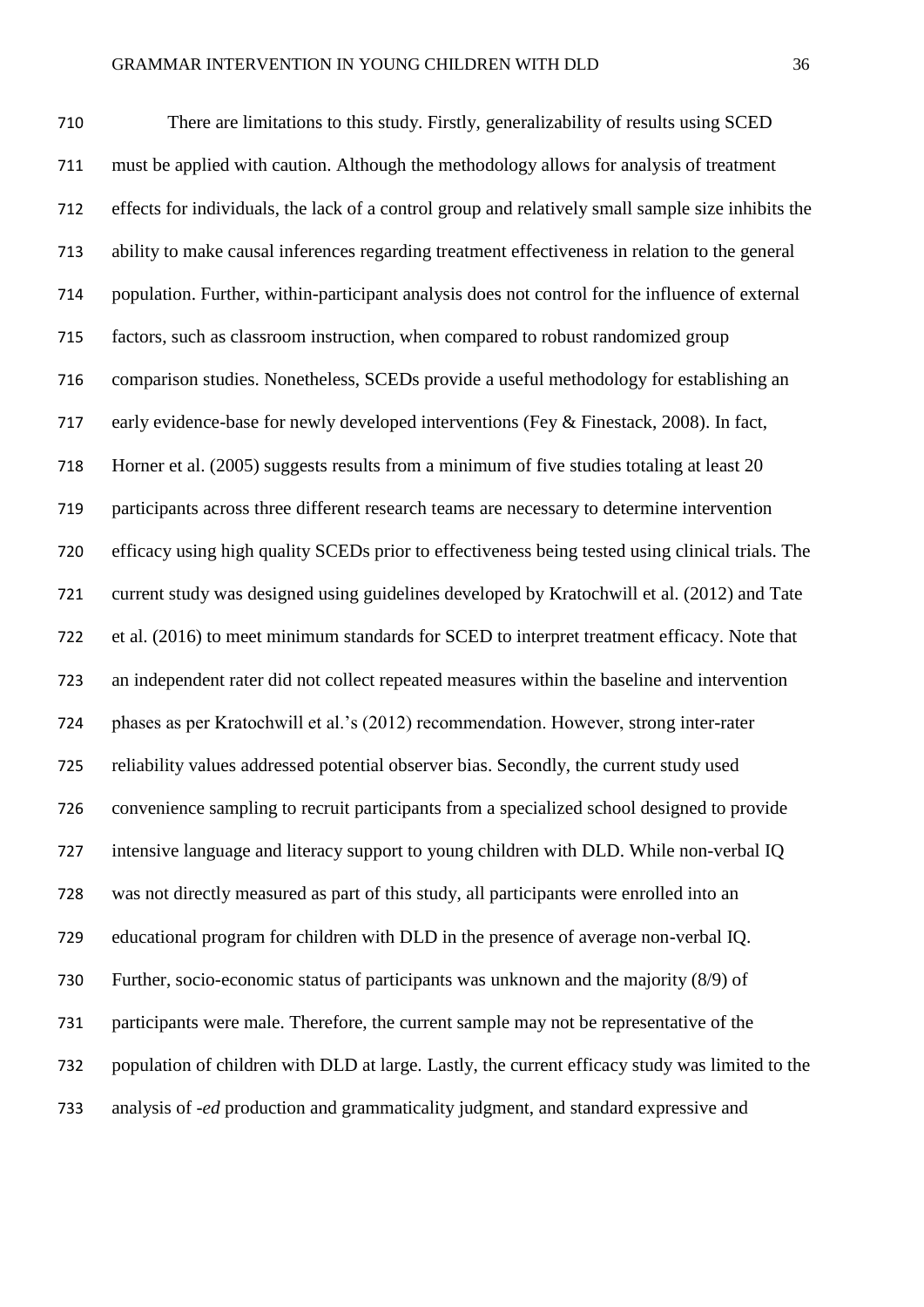receptive grammar scores. More naturalistic measures, such as narrative or conversation sampling, may better serve as true measures of generalization in future studies.

#### **Clinical implications**

 A recent survey of US speech pathologists investigating current clinical practices for grammar intervention found that although a regular component of practice, specific aspects of grammatical interventions are not well understood (Finestack & Satterlund, 2018). Further, *-ed* marking is often targeted as a treatment goal, and explicit presentation is often used in intervention procedures. However relatively little research has been reported using explicit intervention for teaching *-ed* to early school-aged children. Fey and Finestack (2008) proposed a framework for conceptualizing intervention components. The current intervention is summarized in Table 5. This framework may serve as a point of reference for clinicians planning to implement intervention to improve production of *-ed* for early school-aged children with DLD. Clear intervention procedures and maintaining consistent dose throughout the intervention phase also allows clinicians to replicate findings. It appears generally that this intervention is less efficacious for improving grammaticality judgment of *- ed*, with only a small intervention effect (0.26) observed. However, a similar effect (0.22) was observed for grammaticality judgement of 3S, but not for the production or grammaticality judgement of *'s*. Since 3S was not targeted directly but is linguistically related, perhaps improvement for some children was due to the phonological saliency of /z, s/ compared to *-ed* /d, t/ providing a learning advantage to the morpheme when combined with metalinguistic training.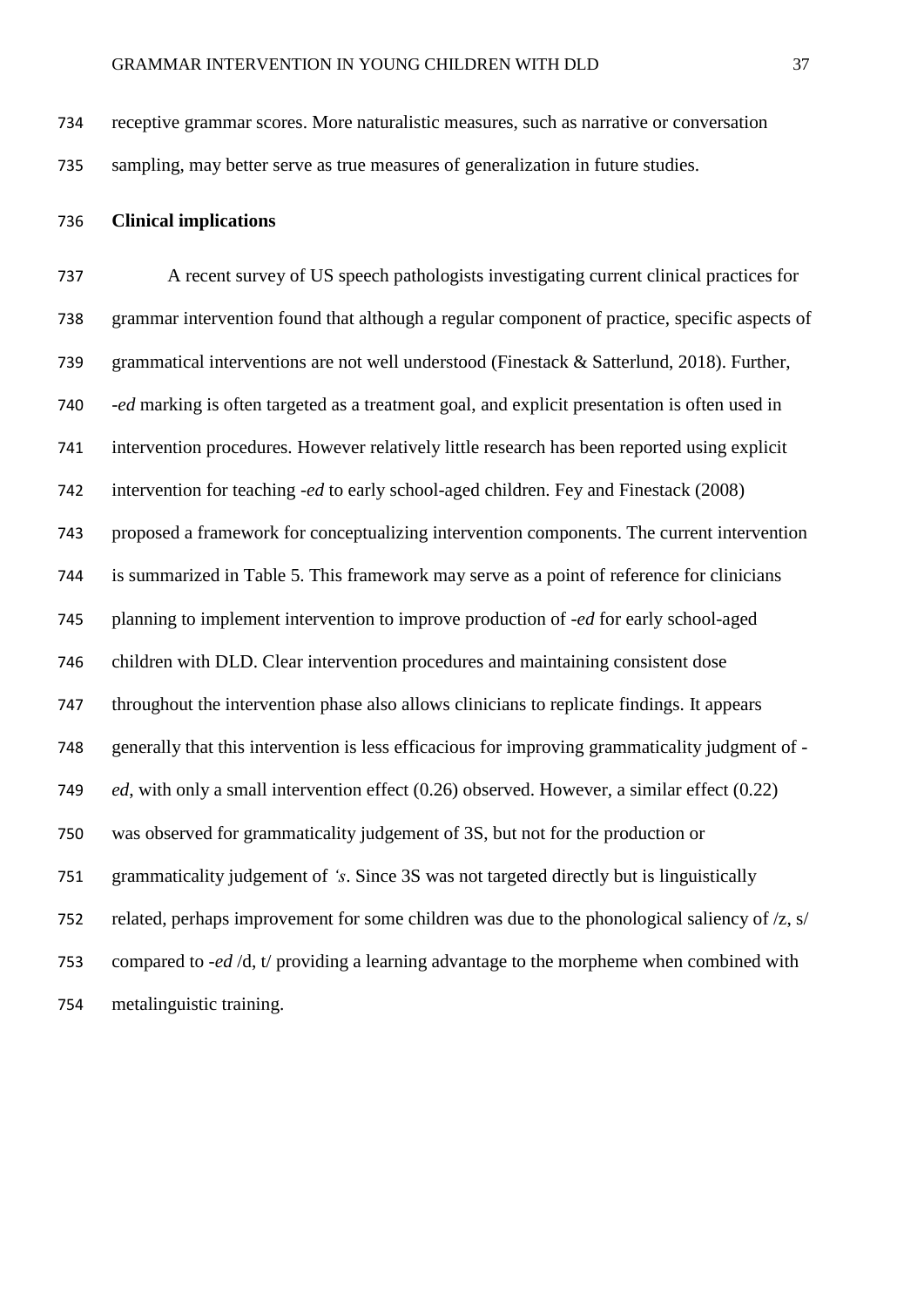# Table 5

## *Framework for conceptualising intervention components proposed by Fey and Finestack (2008)*

| Intervention component | Experimental intervention                                                                                            |
|------------------------|----------------------------------------------------------------------------------------------------------------------|
| Children               | 5;10-6;8 year old children with DLD                                                                                  |
| Goals                  | Regular past tense ( <i>-ed</i> ) production and grammaticality judgment                                             |
| Service delivery       | 1:1 with a speech-language pathologist in clinical contexts (within a specialized school)                            |
| Dosage                 | 50 trials, 2x sessions per week for 10 weeks: 1000 trials over 20 sessions and $\sim$ 7-10 hours of intervention     |
| Procedures             | Explicit intervention using metalinguistic training with visual support combined with an systematic cueing hierarchy |
| Activities             | Naturalistic games with opportunities to produce -ed verbs (e.g. playdough, puppets, board games)                    |
| Measurement of         | Standard grammar measures and criterion-referenced measures of <i>-ed</i> production and grammaticality judgment     |
| outcomes               |                                                                                                                      |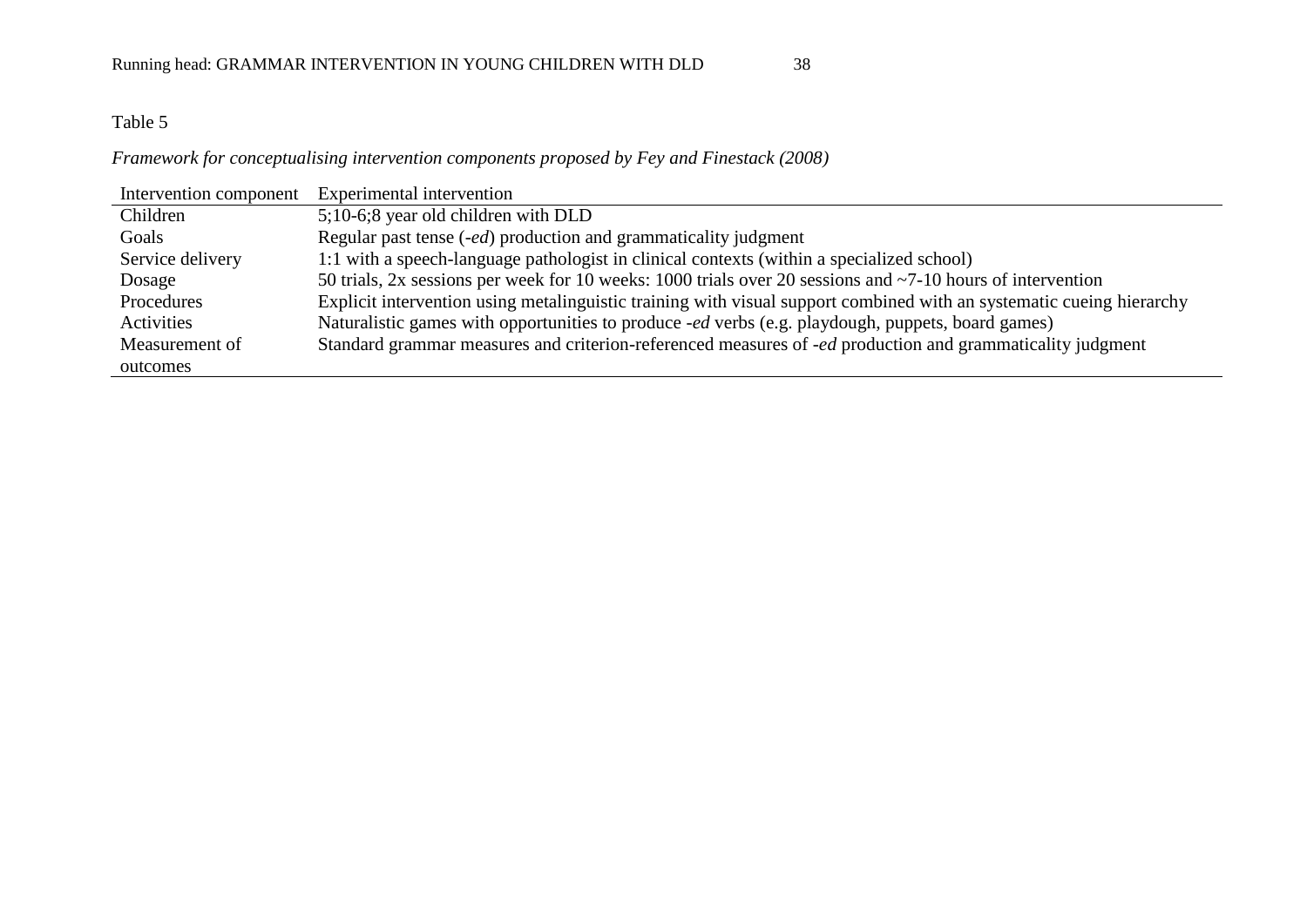# **Conclusions**

| $\overline{2}$ | Results continue to support the efficacy of explicit grammar interventions to improve          |
|----------------|------------------------------------------------------------------------------------------------|
| 3              | -ed marking in early school-aged children. Future research should continue to evaluate the     |
| 4              | efficacy of similar interventions, for example, using more clinically relevant dosage (e.g. 1x |
| 5              | session per week). It is also important to determine whether explicit grammar interventions    |
| 6              | can improve other aspects of grammatical difficulty for younger children with DLD, such as     |
| $\overline{7}$ | copula/auxiliary use, or wh- questions. Overall, findings contribute to the understanding of   |
| 8              | efficacious intervention procedures for early school-age children with DLD suggesting          |
| 9              | children are able to apply knowledge acquired through explicit instruction.                    |
| 10             |                                                                                                |
|                |                                                                                                |
| 11             |                                                                                                |
| 12             |                                                                                                |
| 13             |                                                                                                |
| 14             |                                                                                                |
| 15             |                                                                                                |
| 16             |                                                                                                |
| 17             |                                                                                                |
| 18             |                                                                                                |
| 19             |                                                                                                |
| 20             |                                                                                                |
| 21             |                                                                                                |
| 22             |                                                                                                |
| 23             |                                                                                                |
| 24             |                                                                                                |
| 25             |                                                                                                |
| 26             |                                                                                                |
| 27             |                                                                                                |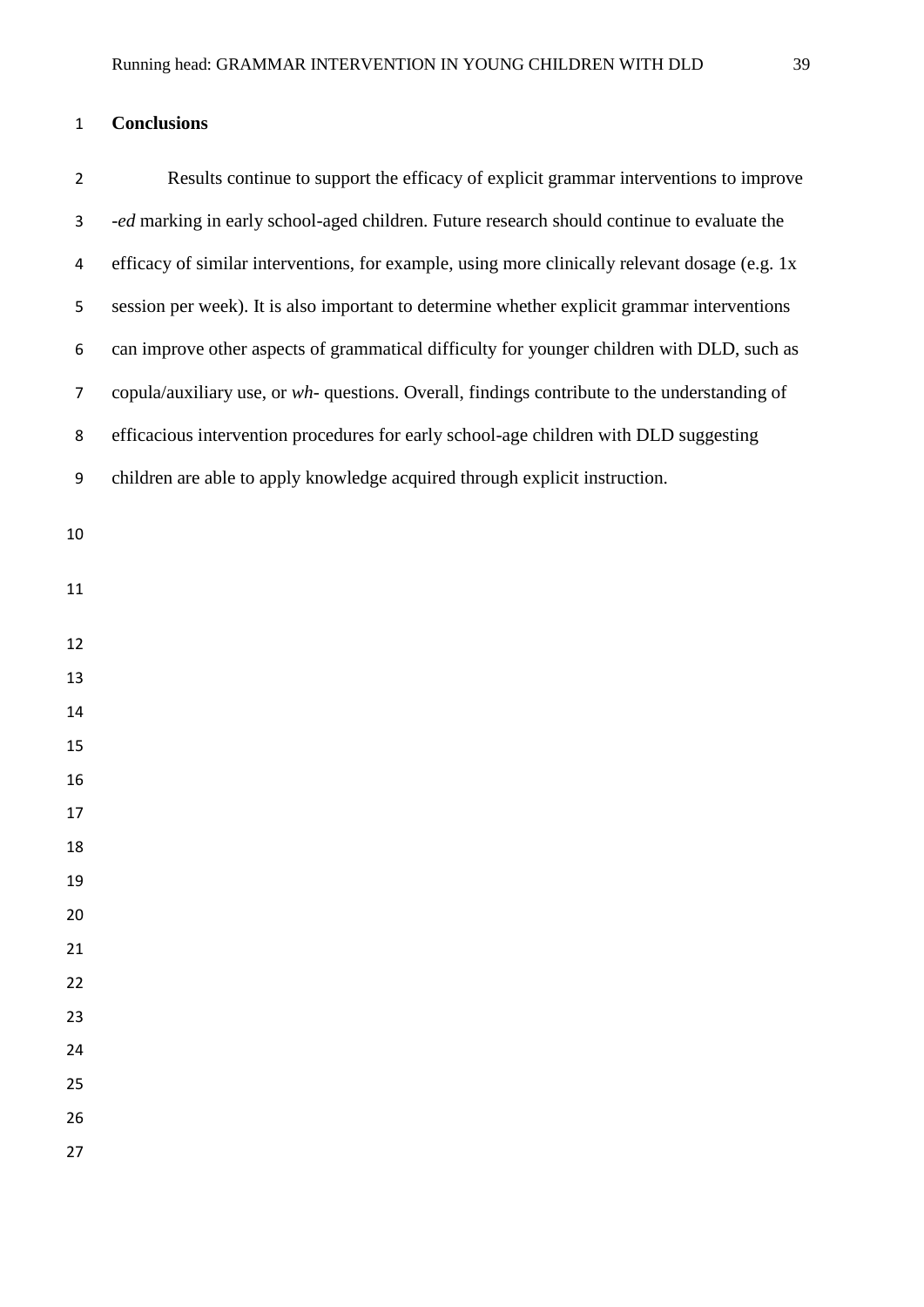# 28 Appendix A

29 Checklist for scoring intervention procedure fidelity.

| <b>STEP</b>                  | <b>EXPLANATION</b>                                                                                             | 1/0 |  |
|------------------------------|----------------------------------------------------------------------------------------------------------------|-----|--|
| 1. Explicit teaching         | Remind child of the goal of the session                                                                        |     |  |
| 1a. Activate prior knowledge |                                                                                                                |     |  |
| 1b. Explain Goals            |                                                                                                                |     |  |
|                              | <b>ACTIVITY 1</b>                                                                                              |     |  |
| 2. Check                     | Child asked to label materials from session linked to                                                          |     |  |
| vocabulary                   | subject/object nouns                                                                                           |     |  |
|                              | Demonstrate 3x SV/O sentences using one exemplar from                                                          |     |  |
|                              | each of the allomorphic categories. Introduce 'left down                                                       |     |  |
| 3. Goal                      | arrow cues' each alongside its corresponding shape                                                             |     |  |
| 4. Practice                  | 25 trials to produce past tense -ed with systematic cueing                                                     |     |  |
| 4a. Coding                   | Lay large shapes on the floor and student to use as cues to<br>produce SV/O sentences                          |     |  |
| <b>4b. Trials</b>            | 22-28 trials achieved                                                                                          |     |  |
| 4c. Cueing                   | Errors cued appropriately?                                                                                     |     |  |
|                              | At the end of the session, review the 3x SV/O sentences using                                                  |     |  |
| 5. Consolidation             | one exemplar from each of the allomorphic category.                                                            |     |  |
| 5a. Comprehension            | Student to produce SUBJECTs, VERBs, and OBJECTs                                                                |     |  |
| task                         | following comprehension questions                                                                              |     |  |
| 5b. Production               | Student says phrase                                                                                            |     |  |
| 5c. Repeat without           |                                                                                                                |     |  |
| shapes                       | Student says phrase (cue as necessary)                                                                         |     |  |
| <b>ACTIVITY 2</b>            |                                                                                                                |     |  |
| 6. Check                     | Child asked to label materials from session linked to                                                          |     |  |
| vocabulary                   | subject/object nouns                                                                                           | n.  |  |
|                              | Demonstrate 3x SV/O sentences using one exemplar from                                                          |     |  |
| 7. Goal                      | each of the allomorphic categories. Introduce 'left down<br>arrow cues' each alongside its corresponding shape |     |  |
| 8. Practice                  | 25 trials to produce past tense -ed with systematic cueing                                                     |     |  |
|                              | Lay large shapes on the floor and student to use as cues to                                                    |     |  |
| 8a. Coding                   | produce SV/O sentences                                                                                         |     |  |
| 8b. Trials                   | 22-28 trials achieved                                                                                          |     |  |
| 8c. Cueing                   | Errors cued appropriately?                                                                                     |     |  |
|                              | At the end of the session, review the $3x$ SV/O sentences using                                                |     |  |
| 9. Consolidation             | one exemplar from each of the allomorphic category.                                                            |     |  |
| 9a. Comprehension            | Student to produce SUBJECTs, VERBs, and OBJECTs                                                                |     |  |
| task                         | following comprehension questions                                                                              |     |  |
| 9b. Production               | Student says phrase                                                                                            |     |  |
| 9c. Repeat without           |                                                                                                                |     |  |
| shapes                       | Student says phrase (cue as necessary)                                                                         |     |  |
| 10. Summarise                | Remind child of the goal of the session                                                                        |     |  |
|                              | TOTAL:                                                                                                         | /19 |  |
|                              | PERCENTAGE ACCURACY:                                                                                           | %   |  |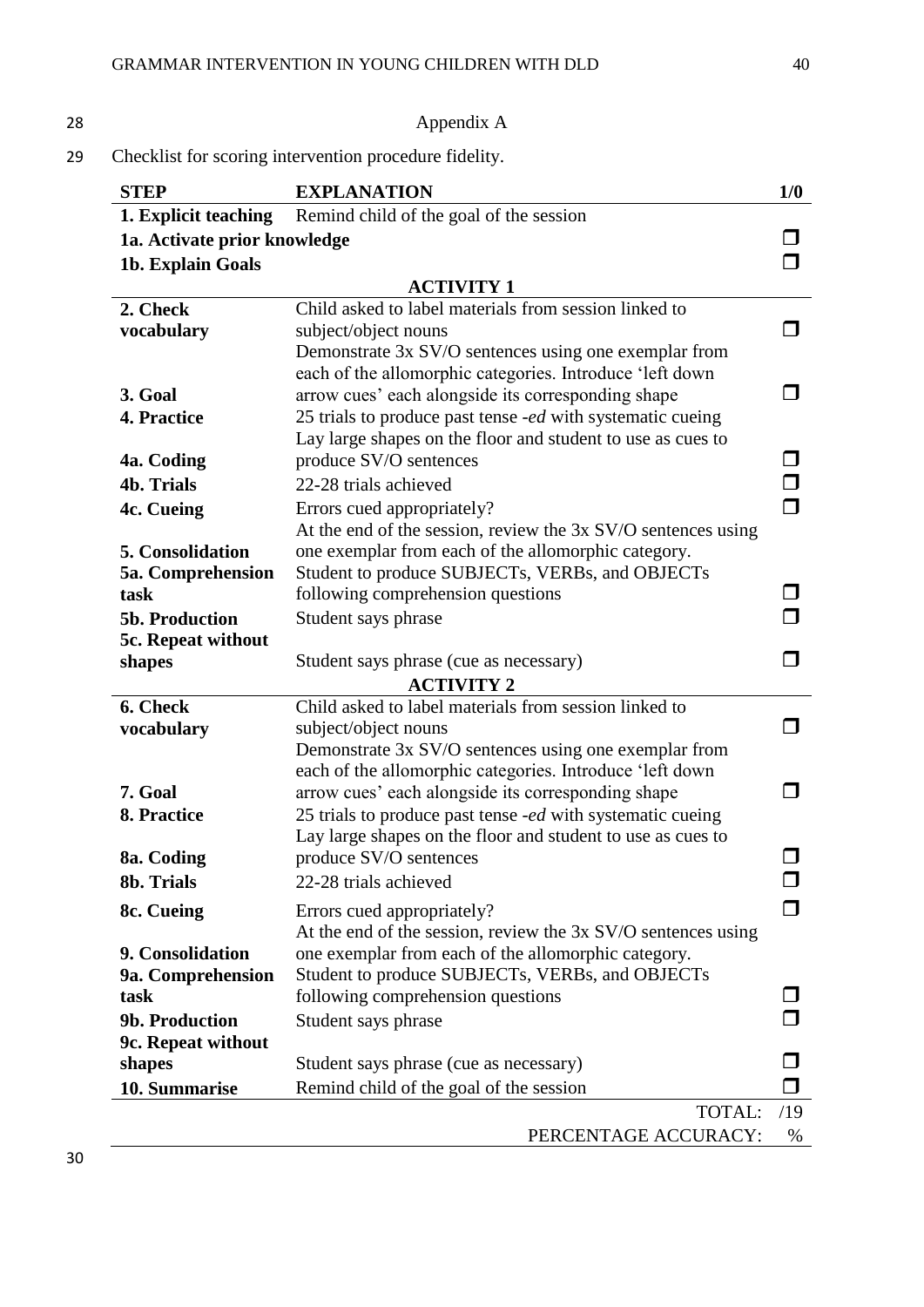#### Appendix B

List of Supplemental Materials

S1: Expressive raw scores of participants on trained past tense verbs within-session.

S2: Expressive raw scores of participants on trained past tense verbs between-session.

S3: Expressive raw scores of participants on untrained past tense verbs.

S4: Expressive scores of participants on third person singular (extension).

S5: Summary of Tau-U analyses for expressive repeated measures baseline versus treatment phase contrasts on untrained third person singular targets (extension).

S6: Graph of % correct on expressive third person singular repeated measures (extension).

S7: Expressive raw scores of participants on possessive 's (control).

S8: Summary of expressive repeated measures baseline versus treatment phase contrasts on untrained possessive 's targets (control).

S9: Graph of % correct on expressive possessive *'s* repeated measures (control).

S10: Grammaticality judgment raw scores of participants on trained past tense verbs withinsession.

S11: Grammaticality judgment raw scores of participants on trained past tense verbs between-session.

S12: Grammaticality judgment raw scores of participants on untrained past tense verbs.

S13: Summary of grammaticality judgment repeated measures baseline versus treatment phase contrasts on trained and untrained targets.

S14: Graph of % correct on grammaticality judgment within-session repeated measures.

S15: Graph of % correct on grammaticality judgment between-session repeated measures.